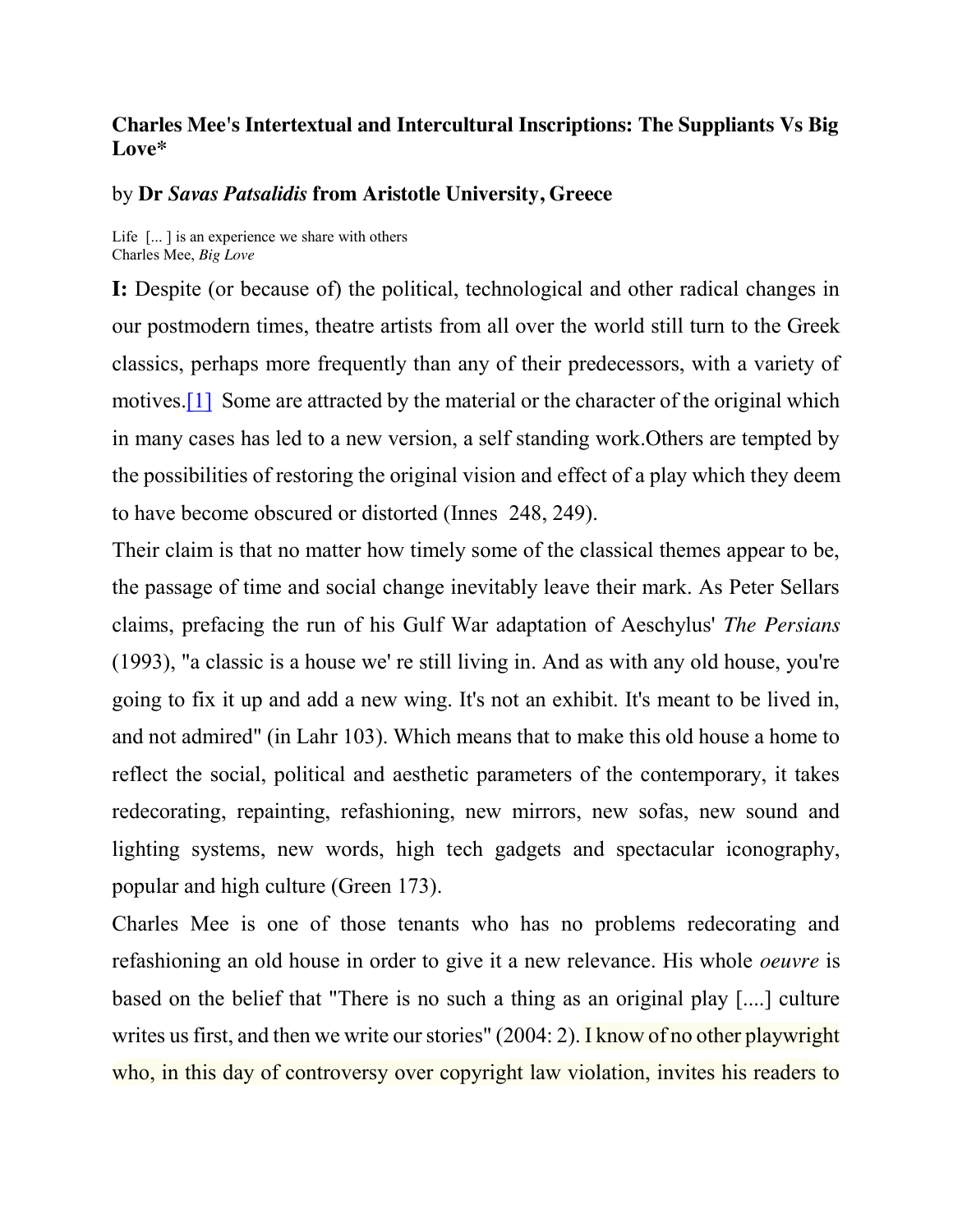visit his website (www.panix.com/-meejr), take his texts and "cut them up, rearrange them, rewrite them, throw things out, put things in, do whatever you like with them; and then please, put your own name to the work that results."

**II:** Charles Mee (born in 1938 in Evanston, IL) began flirting with writing after contracting polio as a teenager, an event that turned him from a 160-pound football player to a 90-pound invalid. While in the hospital, one of his teachers brought him a copy of Plato's *Symposium* which, as he confesses in his memoir *A Nearly Normal Life*, resulted in a change to his plans for the future. He writes: "As I lay in bed, I had come to understand that whatever vague plans I may once have had to make my way in the world with my body were now useless. Henceforth, I would have to use my head. And my head was empty. And so I filled it with Plato [....] Before I could hold a book with all my fingers, I had read all of Plato" (1999: 32).

His first plays were performed at the Writers' Stage Company (*Constantinople Smith. Anyone! Anyone!*, 1962), at the old La MaMa in its earliest days at Saint Mark's Church in the Bowery (*The Gate,* 1963), at Café Cino, among other non commercial places. In the mid-Sixties he had become increasingly caught up in anti-Vietnam activities which, as he says, "led to political act, which led to political writing, which led to historical writing" (2002: 102). He spent the next twenty years writing political history books that "were essentially about the behavior of America in the world and how that came home to damage life and politics in America" (Mee 2002: 102) ―*The Ohio Gang* 1980, *The End of Order* 1980, *Meeting at Potsdam*  1974, *Erasmus* 1971, to mention a select few. In 1982 he decided to go back to writing theatre, which for him meant to write what he felt was true and what felt good to him, hoping that it might feel good to someone else (Mee 2002: 102). His first play came out two years later ―*The Investigation of the Murder in El* 

*Salvador* (in *Wordplays*, PAJ Publications). In 1986 he had his first major production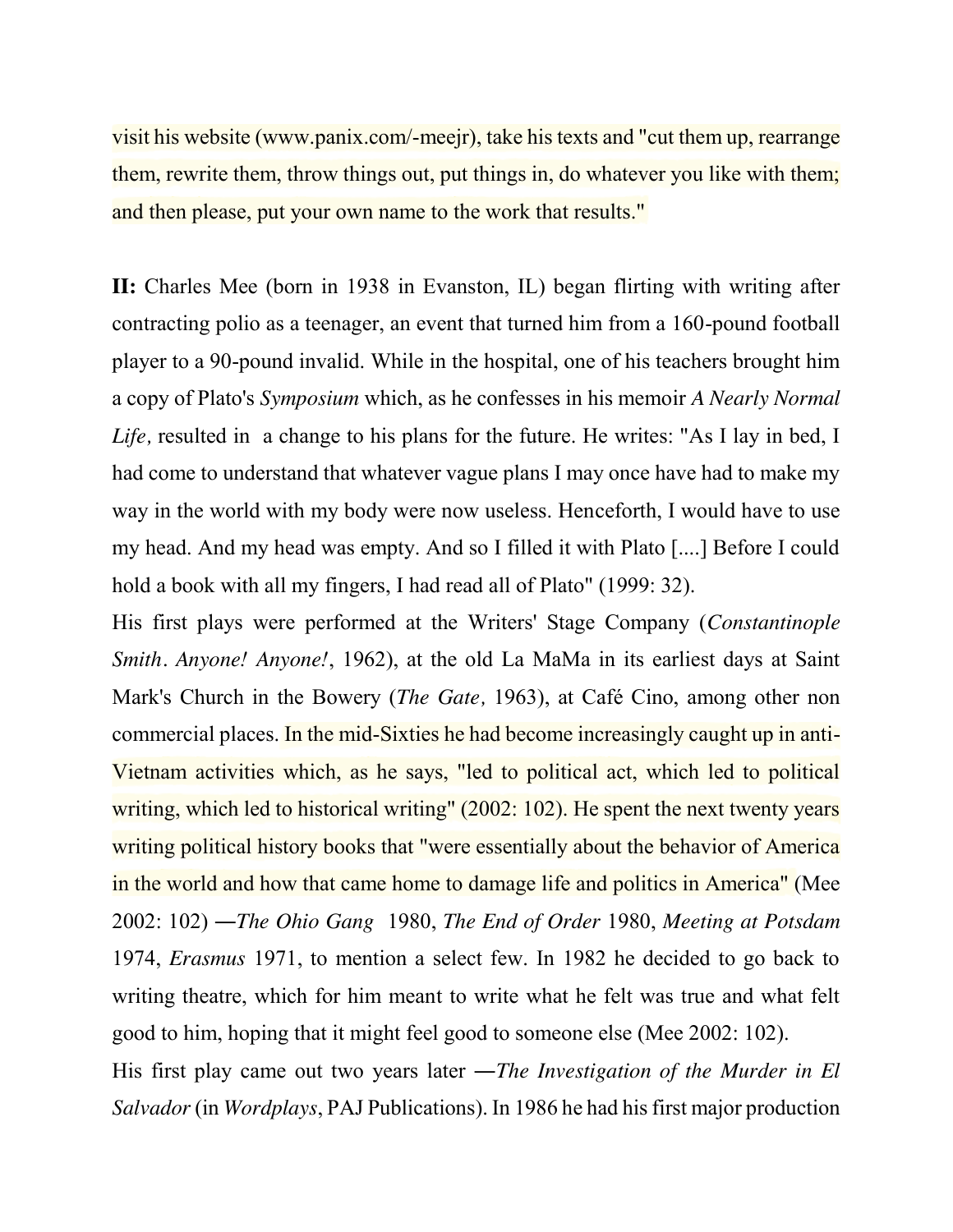at the Public Theatre with the play *Vienna: Lusthaus* (Obie Award for Best Play). In the years to follow Mee wrote sixteen more plays,[2] some based on Greek myths,[3] others on European and American literary and political history,[4] others on love (chiefly *Big Love, First Love* and *True Love*.), which, as one of his directors, Matthew Wilder, admits, fly so low beneath the accepted radar that no conventional means seem adequate to decipher them (41).

The idea of Elaine Scarry that a body in pain tends to resist linear logic and neat structures (4, 9), applies here. Mee makes the connection between the body of his writing (the semantics of his dramatic performance) and the materiality of his (suffering) body this way. "When I had polio my life changed in an instant and forever. My life was not shaped by Freudian psychology; it was shaped by a virus. And it was no longer well made. It seemed far more complex a project than any of the plays I was seeing. And so, in my own work, I've stepped somewhat outside the traditions of American theatre in which I grew up to find a kind of dramaturgy that [would make me feel at home], welcome and happy and sane and not judged wanting" (in Erin Mee 93, 97).

Inventive, joyous, downright entertaining, subversive, exceedingly clever, thrillingly unpredictable, insanely discursive, provocative, poetic, highly theatrical,

 $\overline{a}$ [2] His complete works are published on the Internet and continuously updated.

<sup>[3]</sup> *Requiem for the Dead* (based on the fragments of Sophocles' lost plays), *Orestes* (1992, first directed by Tina Landau and staged at the American Repertory Theatre), *The Bacchae* (1993, first directed by Brian Kulick and produced at the Mark Taper Forum's Festival in Los Angeles), *Agamemnon* , based on Euripides and Berlioz's *Les Troyens* (1994, first directed by Brian Kulick and produced by the Actors' Gang in Los Angeles), *TheTrojan Women: A Love Story* (1996, directed by Tina Landau and produced by En Garde Arts in New York), *Big Love* (2000, Humana Festival).

<sup>[4]</sup> *The War to End War* (1993, directed by Matthew Wilder, Sledgehammer Theatre, San Diego), *The Imperialists at the Club Cave Canem* (1988, directed by Erin Mee and produced at HOME and at the Public Theatre in New York), *The Berlin Circle* (based on Brecht's *Caucasian Chalk Circle*, 1998―retitled in 2000 as *Full Circle*, directed by Tina Landau and produced at Steppenwolf), *bobrauschenbergamerica* (2001), among others.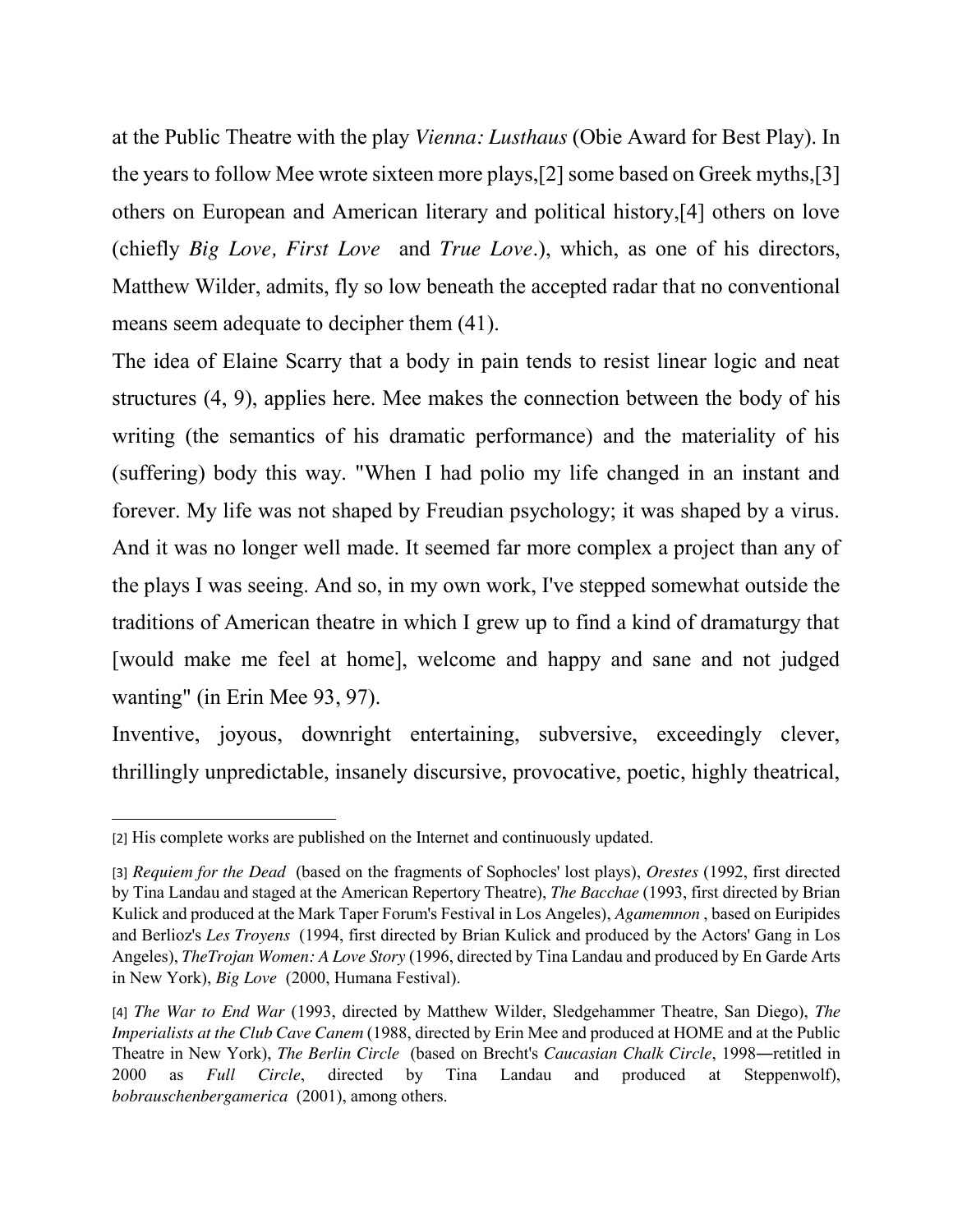political, these are only a few of the terms used by critics to describe the work of this historian-turned-playwright for whom the causal constructions and positivist explanations of standard historical discourse leave much to be desired. The invented or constructed and the "found" or evidential are always a matter of dispute or interpretation, an idea that seems to be in accord with what Hayden White writes in his *Tropics of Discourse* (1978), that historical narratives are verbal fictions, the contents of which are as much invented as found and the forms of which have more in common with their counterparts in literature than they have with those in the sciences; hence, the deliberate "messiness" and undisguised arbitrariness of his plays, where the most unexpected people (and their stories) compete for our attention and assent. Legendary figures, poets, politicians (*The War to End War, Berlin Circle*), embittered homosexuals, Mexican pistoleros, negroes castrated in their cradle by rat bites, Choruses by Third World women making computer components or leaping, shouting and clapping to Zulu Jive music, classical heroes in standard State Department pin-striped suits (*TheTrojan Women)*, Butof performers, animal trainers, operatic singers from South America, Japan, Indonesia or China, a transvestite Dionysus in a white pleated linen skirt, combat boots and a gold cigarette holder, old liberals (who speak well and truly, with understanding and tolerance) like Tiresias and Kadmos in gray Brooks Brothers suits and flamboyant saffron ties (*The Bacchae)*, a quadriplegic Herodotus, a dwarf or double amputee Thucydides, an epileptic Hesiod (*Agamemnon*), Electra in an Armani outfit and Helen of Troy in a canary yellow Chanel suit, who loves to exfoliate her face once a week with a product that contains oatmeal, honey, and nuts, and who later on appears in the form of a giant blow-up fuck-me doll, Pylades in a Jean Paul Gautier suit with silver threads, with earrings and Gitanes cigarettes, and Apollo with the voice of the current American president (*Orestes*). This is a representative sample of the people who inhabit Mee's recontextualized schizoid stage worlds which, as he himself admits,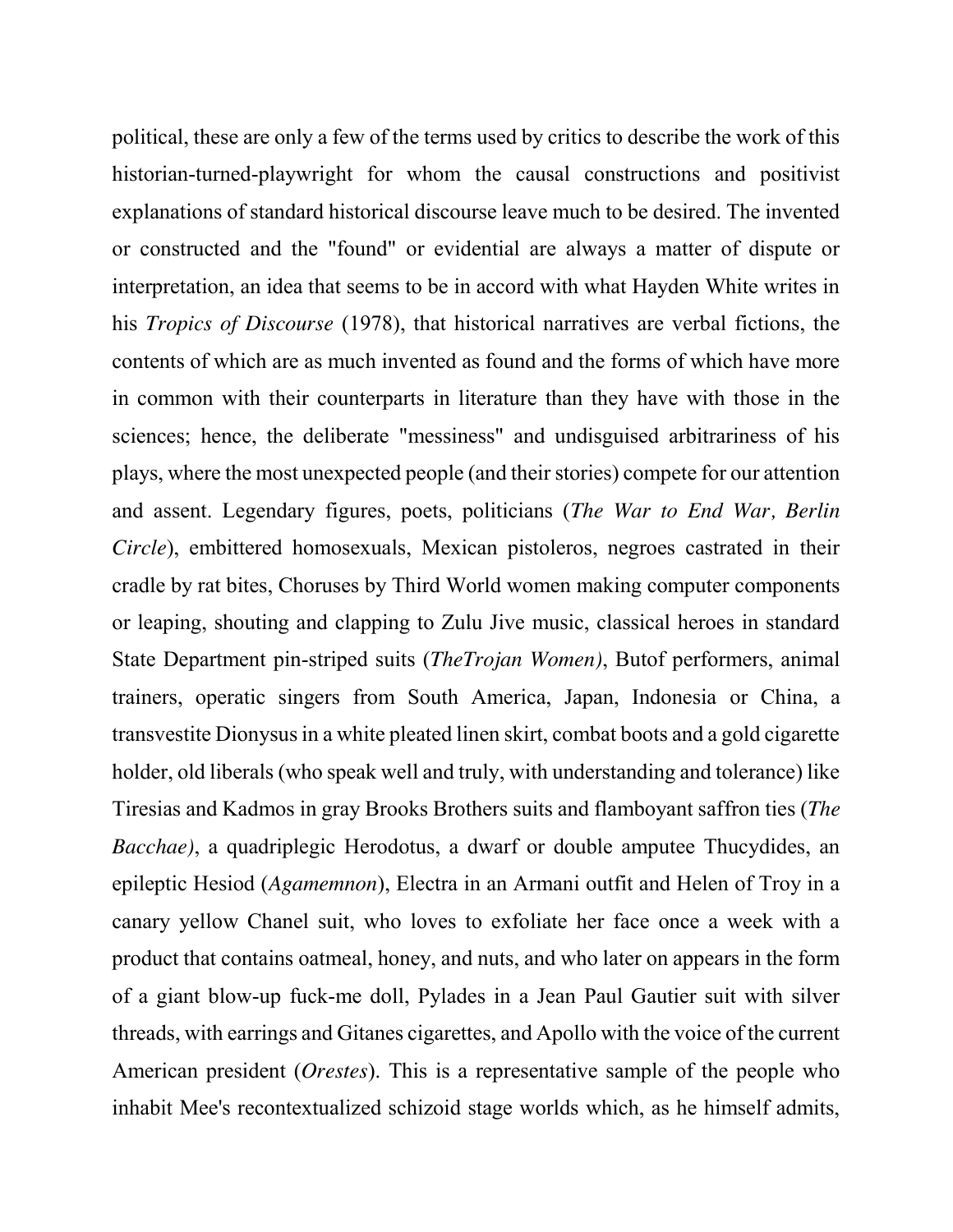are not "too neat, too finished, too presentable. They are broken, jagged, filled with sharp edges, filled with things that take sudden turns," filled with people who have been excluded from the mainstream and now have a platform from which to speak. And that feels good, he admits, it feels like life in postmodern America ―with all its "shocking and pleasing and disturbing juxtapositions" (in Wren 58).[5]

In his *Poetics* Aristotle observes that drama arises from "the instinct of imitation" (55). In their own way(s), Mee's collage plays are also involved in a mimetic enterprise. Only this time, and within the postmodern cultural field with its simultaneous and contradictory stimuli, with its oppositions and destabilizing flux, the real and the original are differently defined. The arbitrariness of language together with the division that it creates between the real and our interpretation of it, forms a sea of intercultural and intertextual surfaces, a dazzling pastiche of original and recycled material, sublime and vulgar at the same time, historical and mythological, that coexist and interpenetrate, providing a multiplicity of vision ―as opposed to the unity of vision and coherence of action in classical plays― that capitalizes on our practised ability to absorb simultaneous stimuli that call attention to themselves as text and rhetoric. In other words, the particles that cram together to

 $\overline{\phantom{a}}$ 

<sup>[5]</sup> His comments on the structuring of the text of his *Orestes* are a telling example of his pastiche method. "This piece was composed the way Max Ernst made his Fatagaga [an abbreviation for "fabrication de tabéaux garantis gazométriques"] series of pictures after World War I, so that passages of the play were inspired by or taken from twentieth-century texts by Apollinaire, William Burroughs, Cindy, Bret Easton Ellis, John Wayne Gacy, Mai Lin, Elaine Scarry, Roberto Mangabereira Unger, Vogue, and Soap Opera Digest" (1993: 29).

A similar note also accompanies his *Agamemnon*, where he admits that some of the texts were inspired or taken from the works of Hesiod, Herodotus, Thucydides, Homer, Aeschylus, Artemidorus, The Book of Revelations, Philip Vellacott, Slavenka Drakulic, Zlatko Dizdarevic, Zbigneiw Herbert, Pierre Klossowski, Georges Bataille, Sei Shonagon, and Hannah Arendt. And for his *Bacchae* we read that the text "has been based on, or taken in part from, among others, Euripides, Georges Bataille, Klaus Theweleit, Wilhelm Stekel, 'insane' texts from the Prinzhorn Collection in Heidelberg, Valerie Solanas΄s SCUM Manifesto, Joan Nestle's Femme-Butch texts, Pat Califia, Jeanne Cordova, Barbara Duden, Mary Maclane, Aimable Jayet, Slei Shonaon."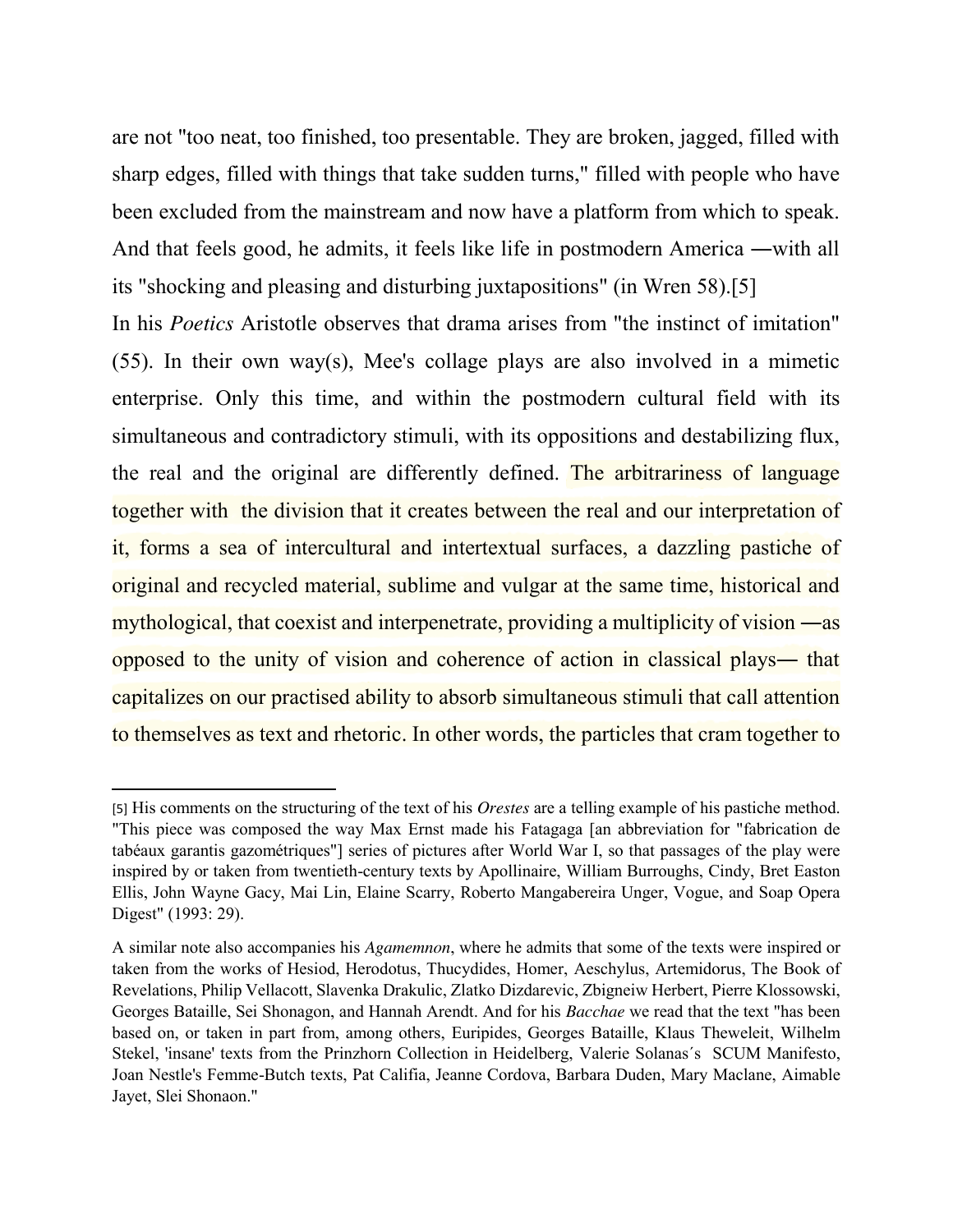make up Mee's cultural and dramatic recombinations, retain their own form while participating in the active process that constitutes the work in its totality. This is the new "coherence" that Mee puts forward to replace the old one.

As in much recent American literature, Mee makes it obvious that transcedental guarantees of truth and oneness are dead. Truth appears to be the product of the struggle of local narratives vying with one another for legitimation. People are not formed just by the domestic forces Freud attempted to explain, Mee argues, but also, and more importantly, by history and culture (2003: 2). As he writes in his *Orestes*, "The nation inscribes itself in the body [...] the human body opens itself and allows the nation to be registered in the wound [....] the nation is embodied in the gestures and the postures, the customs and behavior of its citizens" (57). What he likes about the work of the Athenian tragedians is that they "Take no small problem [....] unlike so much drama on television, where there 's a small misunderstanding at the top of the hour that you know is going to be resolved [....] The Greeks start with matricide, fratricide; here's the raw material, now make a civilization out of THIS!" (2003: 2).

**III:** If in Science Fiction the present is read through the future and the two, in effect, become one and the same, in the case of *Big Love* , *or, The Wedding of the Millennium* — that premiered at the Actors' Theatre of Louisville in the 24th Humana Festival of New American Plays, in 2000, directed by Les Waters, and later on toured to the Berkeley Repertory Theatre, Long Wharf in New Haven, the Goodman Theatre in Chicago, ACT in Seattle, the Woolly Mammoth in DC, and the Next Wave Festival at the Brooklyn Academy of Music― the present of a "Deleuze-like schiz-out" late- Capitalist America (Wilder 1994: 42) is read through the unified extremeness, richness and complexity of the past. The result is another "scizzy meltdown of all boundaries" (Wilder 43).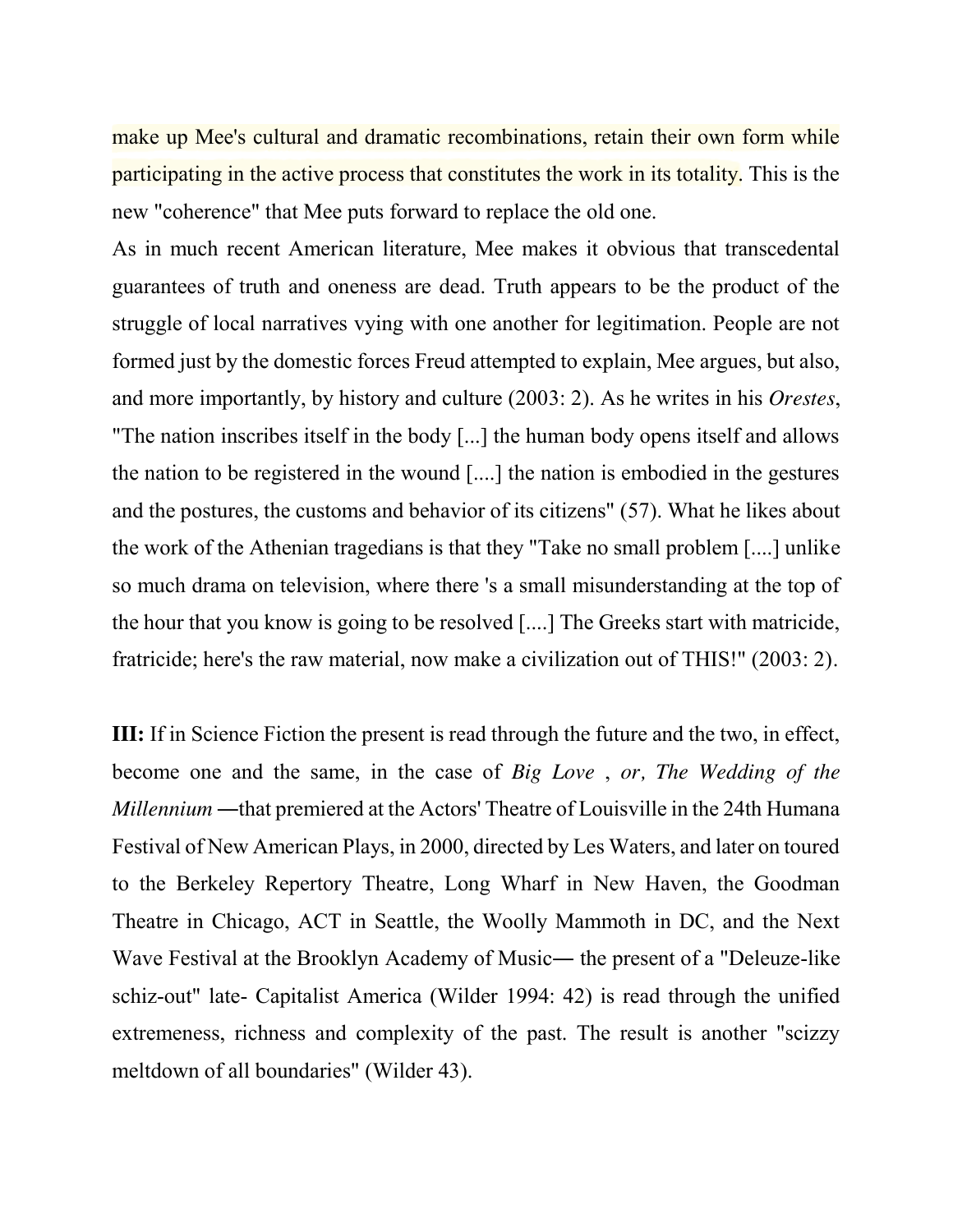Mee's starting point is Aeschylus' play, *The Suppliants*, the oldest extant text in drama history (possibly 463 B.C), the first part of an incomplete trilogy (the other two parts being *Aegyptii* and *Danaides*)[6] that tells the story of the fifty virginal Danaids who, to avoid marrying against their wishes, flee Egypt and seek refuge in Argos, the homeland of their ancestress Io, where they ask for king Pelasgus' protection. Confronted by the unexpected geographical (re)location of the daughters of Danaus―who will later on succeed him as king of Argos― the king hesitates for he knows that if Argos gives them sanctuary, the sons of Aegyptus and all their followers will attack the city and then his fellow citizens will tell him that he "destroyed Argos for the sake of foreigners" (l. 402). "What can I do?," he wonders, "I fear either to act, or not to act"(l. 379). He does not know whether to honor the right of sanctuary even at the cost of war, or to reject his suppliants and see the altars of his gods polluted with their blood. In the end he turns for help to the people, the collective power of the *demos*. It is the first time ever that there is any reference to a "popular government," to people as the rulers of the polis. The principle behind it is that those affected by the decision should also decide on what is to be done.[7] Aeschylus is obviously concerned about the exercise of power: Where does it reside? In law, in the people, in mutual accord, in sweet persuasion [*petho*], in domination,

 $\overline{a}$ 

<sup>[6]</sup> There are different versions of the story in circulation, yet it is Aeschylus in *The Suppliants* itself who gives us the primary evidence. It was customary for Aeschylus to introduce his main themes in the first part of the trilogy and develop them in the other two. We see this in his *Oresteia* and it is reasonable to assume that he used similar methods in the Danaid trilogy and that themes which are developed in *The Supplicants* were taken up and developed further in the succeeeding plays (Winnington-Ingram 56). In the missing twothirds of the trilogy, the myth says that the 50 grooms catch up with the Danaids, their father Danaus secretly provides them with a dagger and instructs them to kill their husbands on their wedding night, which they do, with the exception of one who is put on trial for betraying the trust of her sisters.

<sup>[7]</sup> We are not to suppose, of course, Kitto argues, "that any and every decision has to be ratified by the Argive assemply [....] This decision is so serious and so unusual that the people, traditionally quick to blame (l. 485), would have every reason to disobey. Pelasgus is the Homeric King who knows how far he should go. The reference to the people is a means of emphasizing the seriousness of the dilemma" (10-1).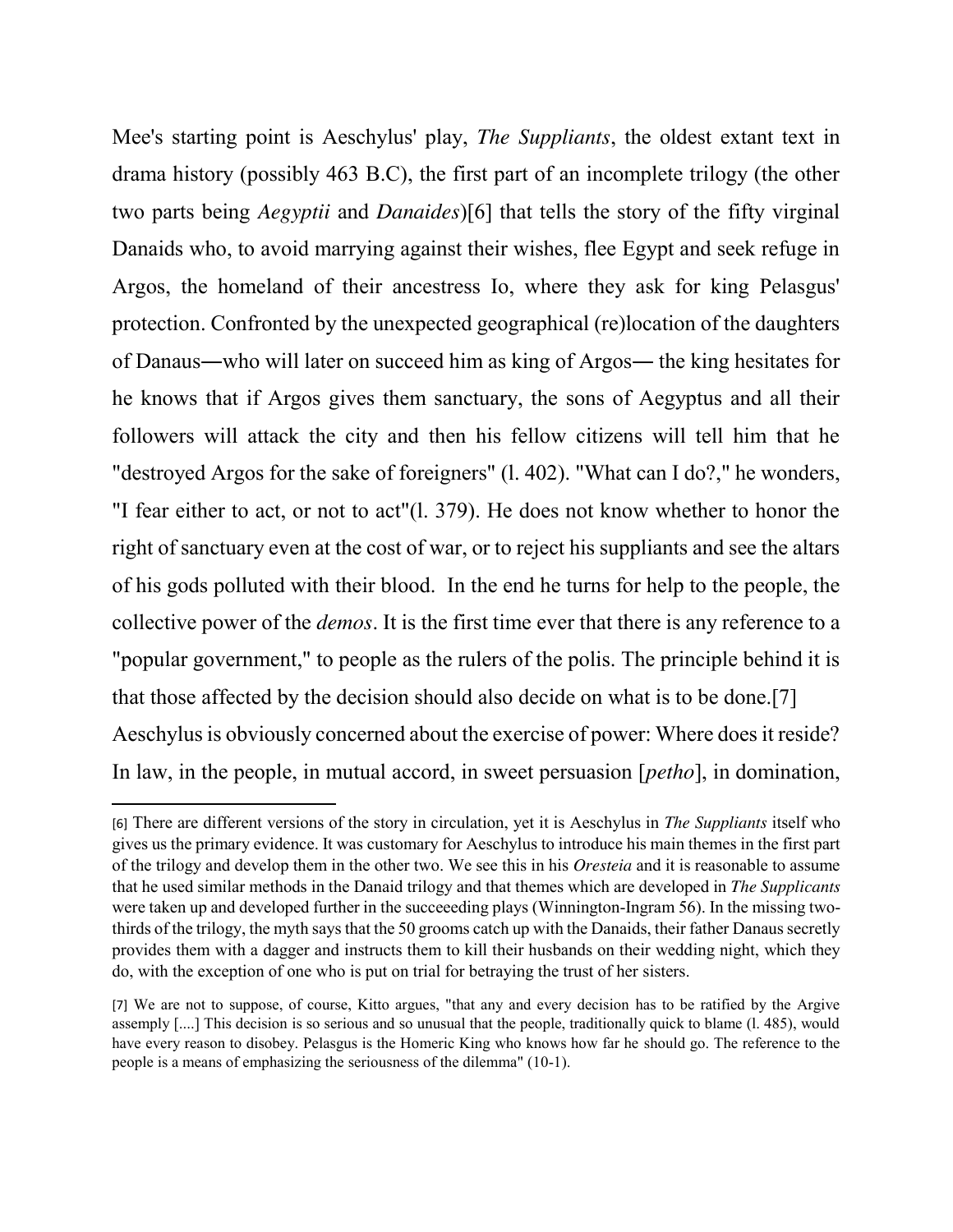brutal violence, in marriage (Vernant 1981: 15)? To what extent are the people's comments true when they tell their King (their *anax*), that he is "the State," the "unquestioned ruler" that fears "no vote" (l. 72-4)? What is the role of reason in decision-taking and in ruling?

Issues of nationality, religion, body politics, love and sexuality, society and individual decision, are all inextricably interwoven. For example, the women's decision to run away may be an affair of the family, but, as it turns out, the state also becomes involved. By offering them sanctuary, Pelasgus brings them inside the polis, just as marriage brings them inside their husband's house. As the husbands take on the role of guardians, the King and his citizens guarantee the Danaids' protection (Zeitlin 136-42).

Mee picks up the body of the old play and its basic issues and disembodies them, wrecks them, reduces them to rubble, and then goes on to fabricate "a new play in that bed of ruins, so that the new play somehow is informed by that history and by that ruined structure, and that it really is a new play" (Mee 2003: 2). The Derridean *différance* is at work here; the gap that comes to exist in this activity of mediation between the old text and the new. It is this *différance* that serves to create the impression of the full presence of the old text and also, paradoxically and ironically, to maintain its absence.

Mee's main concern is not so much to pay any special attention to the myth itself as to give the correlations between the Aeschylean plot and current social and poltical issues (Hopkins and Orr 16-7), that is to comment on what is happening today, 2500 years later, regarding the plight of international refugees, the problem of political asylum, the problem of violence, gender relations, selfhood and otherness and, of course, love. To do so, he explores and exploits the work's textuality, constructedness, and arbitrariness.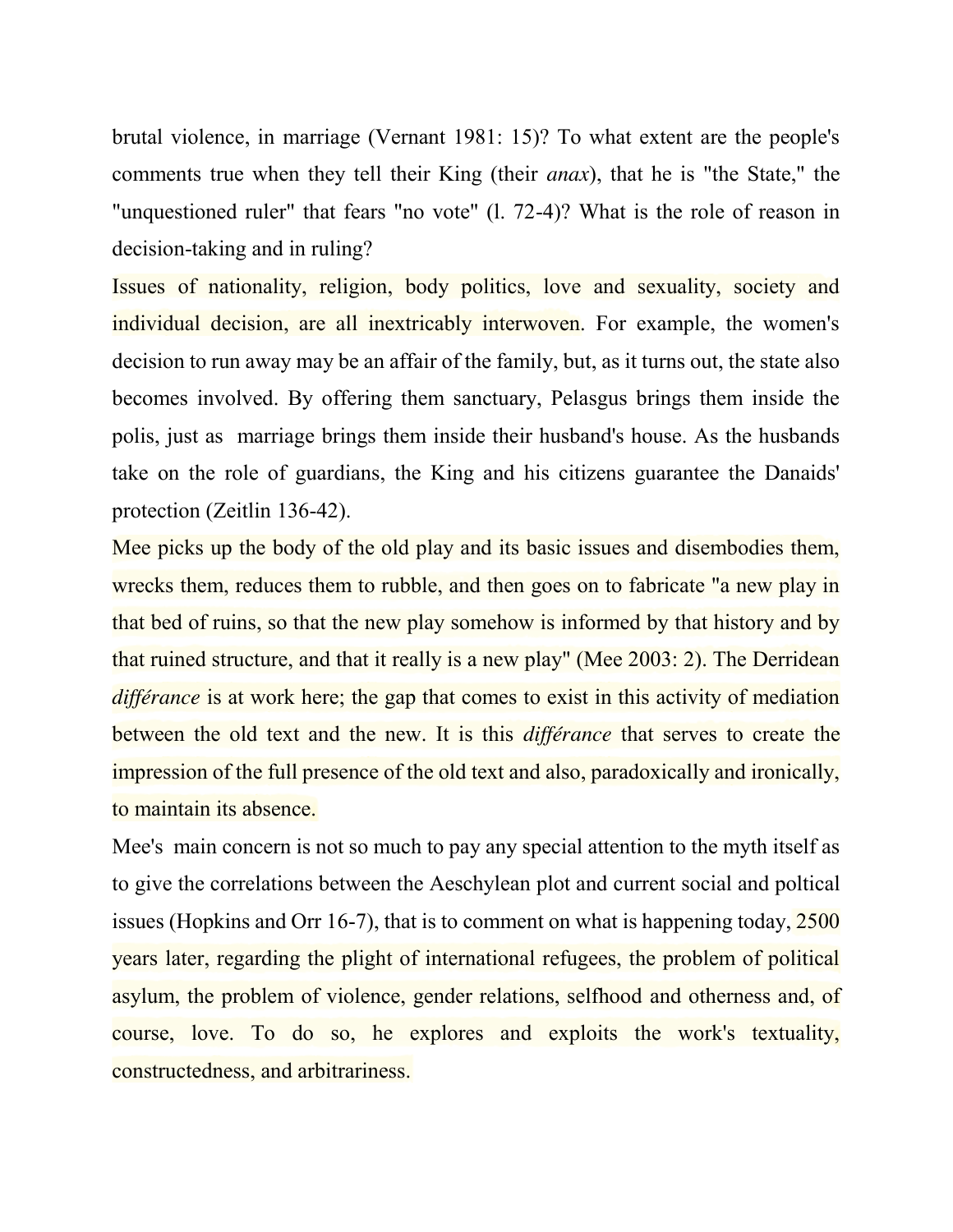**IV:** Instead of fifty brides and grooms, we now have three men and three women, whom we are invited to see as rhetorical surfaces rather than real figures in whose suffering we are invited to take interest (Fuchs 105). What they say does not give the impression that it comes from within; how they say it does not tempt us to start peeling off the layers to discover the underlying psychological motivating force that explains everything they do (in Erin Mee 89). It is obvious that Mee wants to remove our focus of attention from the character as an irreducible essence, to the inadequacy of the concept of character, to a recognition of subjectivity as the product of a relational system which is finally that of discourse itself.

It is midsummer evening, at "the long golden twilight" (*Big Love* 224). The sweet and earnest Lydia unceremoniously enters in a crumpled white wedding dress, looking somewhat disoriented (223); she strips and plunges into a bathtub.[8] Then, accompanied by wedding processional music (Mozart), her two sisters follow wearing bridal dresses as well and dragging an impressive eight-piece matching set of luggage. The perky and materialistic Olympia, who carries along with her the broken heel of her shoe, her Oil of Olay Moisturizing Wash, her John Frieda Sheer Blonde Shampoo, her Estée Lauder and Uplift Eyecream*,* and hopes for a wedding dress from Monique Lhuillier but all she can find is an Alvina Valenta not even a Vera Wang (276), and last but not least the feminist Thyona, who always strikes back whenever she is threatened.

They have escaped Greece and are now in Italy where they seek refuge at a luxurious villa facing the Mediterranean Sea owned by Piero. Upon their arrival they run into

 $\overline{a}$ 

<sup>[8]</sup> In Aeschylus we read that the maidens also enter "Unheralded, unsponsored, without friend or guide" (l. 240).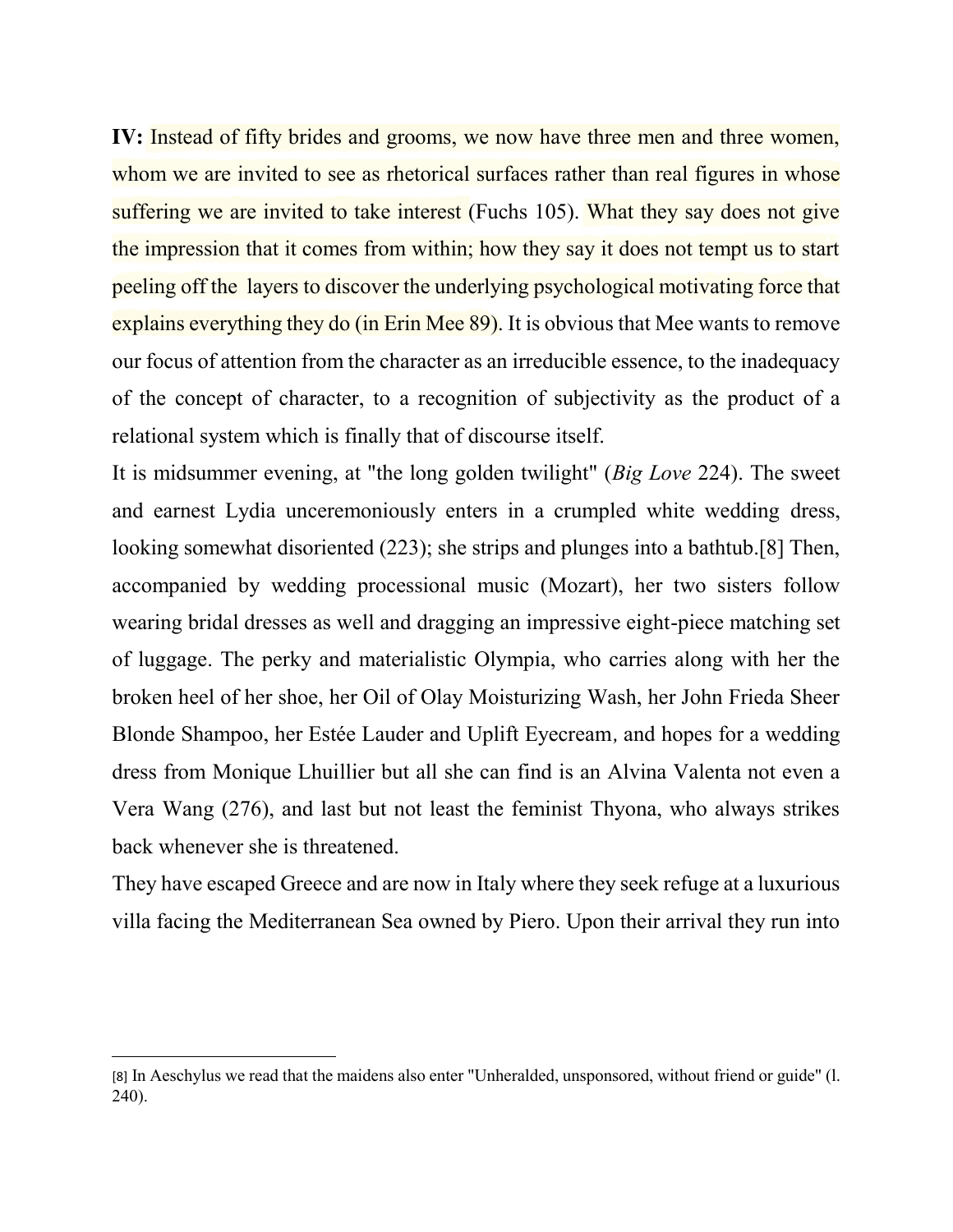"an agreeable, weak and useless" (223) transvestite, Giuliano,[9] who has a collection of Barbies and Kens and to whom Lydia confesses that they are looking for asylum so that they won't have to marry their cousins.

> **Giuliano**: You want to be taken in as immigrants? **Lydia**: As refugees. **Giuliano**: Refugees. **Lydia**: Yes. **Giuliano**: From... **Lydia**: From Greece. **Giuliano**: I mean, from, you know: political oppression, or war... **Lydia**: Or kidnapping. Or rape. **Giuliano**: From rape. **Lydia**: By our cousins. **Giuliano**: Well, marriage really. Lydia: Not if we can help it.  $(226-27)$

Mee does not explain on what basis their claim is based ―nor indeed all the circumstances which led up to the flight and the pursuit. We are simply told that their father signed a wedding contract with their Greek cousins who

went from Greece to America,

and now they're rich

and they think they can come back

 $\overline{\phantom{a}}$ 

<sup>[9]</sup> In the original story, the first person they encounter is the King himself, who greets them as strangers, due to their "barbaric gowns [....] How can/ A race like yours be Argive? You resemble rather/ Lidyans―certainly not women of our country" (l. 237, 275-77).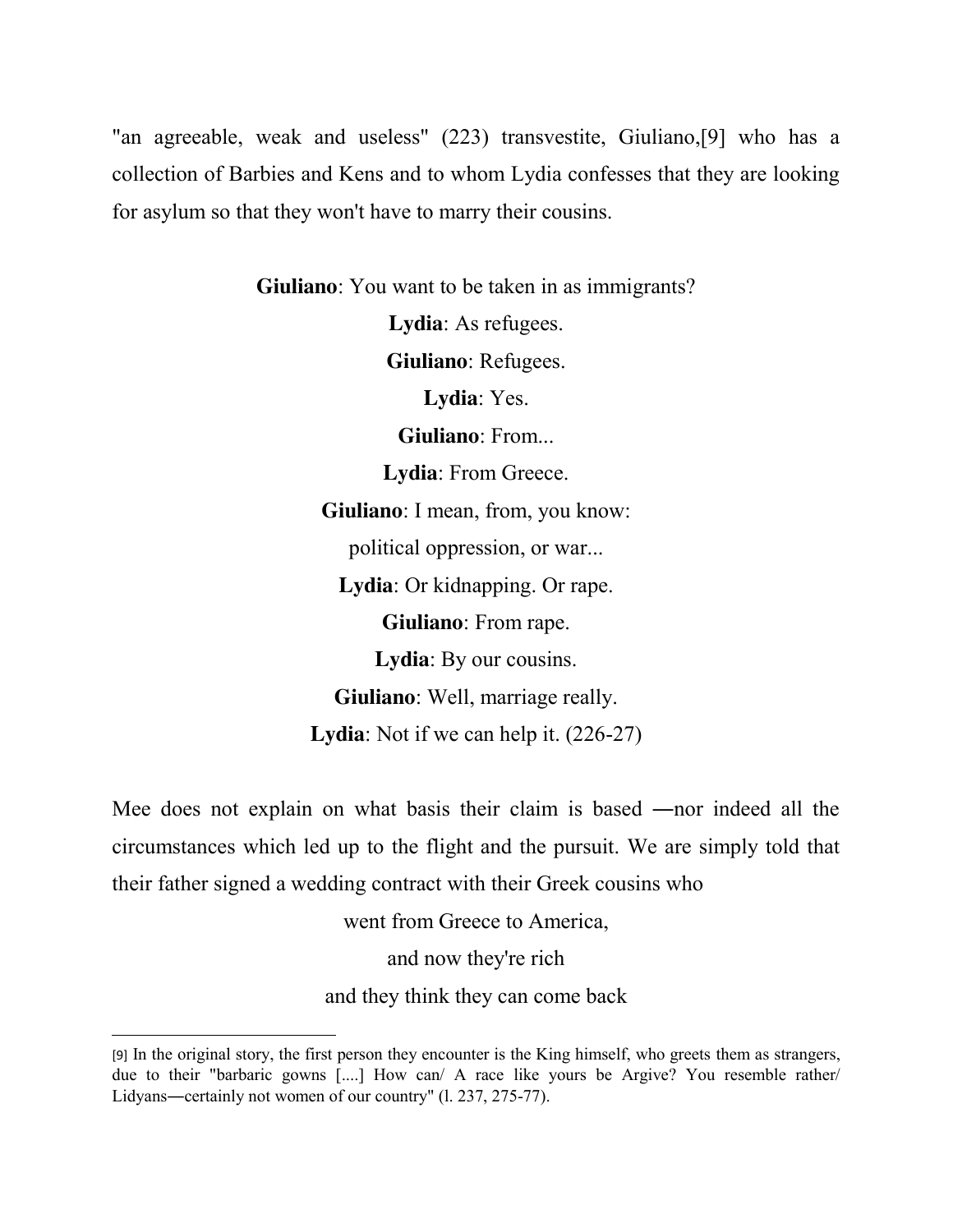## and take whatever they want. (234)

By maintaining the rather deliberate obscurity of Aeschylus on the matter, Mee helps us concentrate on the violence of the pursuit itself and the loathing which it engenders. The violence of the pursuers puts them in the wrong; they are guilty of *hubris*, and their victims deserve the pity of the locals. Yet Piero, like his prototype Pelasgus, hesitates to help. He claims that he is not the "Red Cross" and that he can't take in every refugee who comes into his garden and turn his home into a "camp [...] full of Kosovars and Ibo and Tootsies/ boat people from China and godknows whatall" (2000: 235). And what will happen, he wonders, if the grooms come back and accuse him of abducting their women and threaten to shoot him if he does not give them back? (236)

Lydia may consider all these a matter of right and wrong, of justice, but not rational Piero, who looks at the world as a very complicated powerhouse that crushes the weak (236). He does not have the slightest doubt that, no matter what they really want to do, in the end they will marry their cousins. Their course of action is already carved out, mediated within the present power structure that leaves them with no choice since no one would dare protect them, for no one is willing to put his home and family at risk (272).

Mee deliberately turns his heroines' bodies into a site of conflicting languages of power. He adopts the victim's position and shows that the will to exercise power jeopardizes humanitarian egalitarianism. Constantine, one of the grooms, is a case in point when he warns that he will have his bride if he has to have her arms tied behind her back and dragged to him. After all

[...] People are taken against their will every day.

[....] Tomorrow will take today by force

whether you like it or not.

Time itself is an act of rape.

Life is rape. (243)

And when Olympia reminds him that they have an uncle in Italy that will take care of him, or that what he is claiming is no different than it would be if they were lying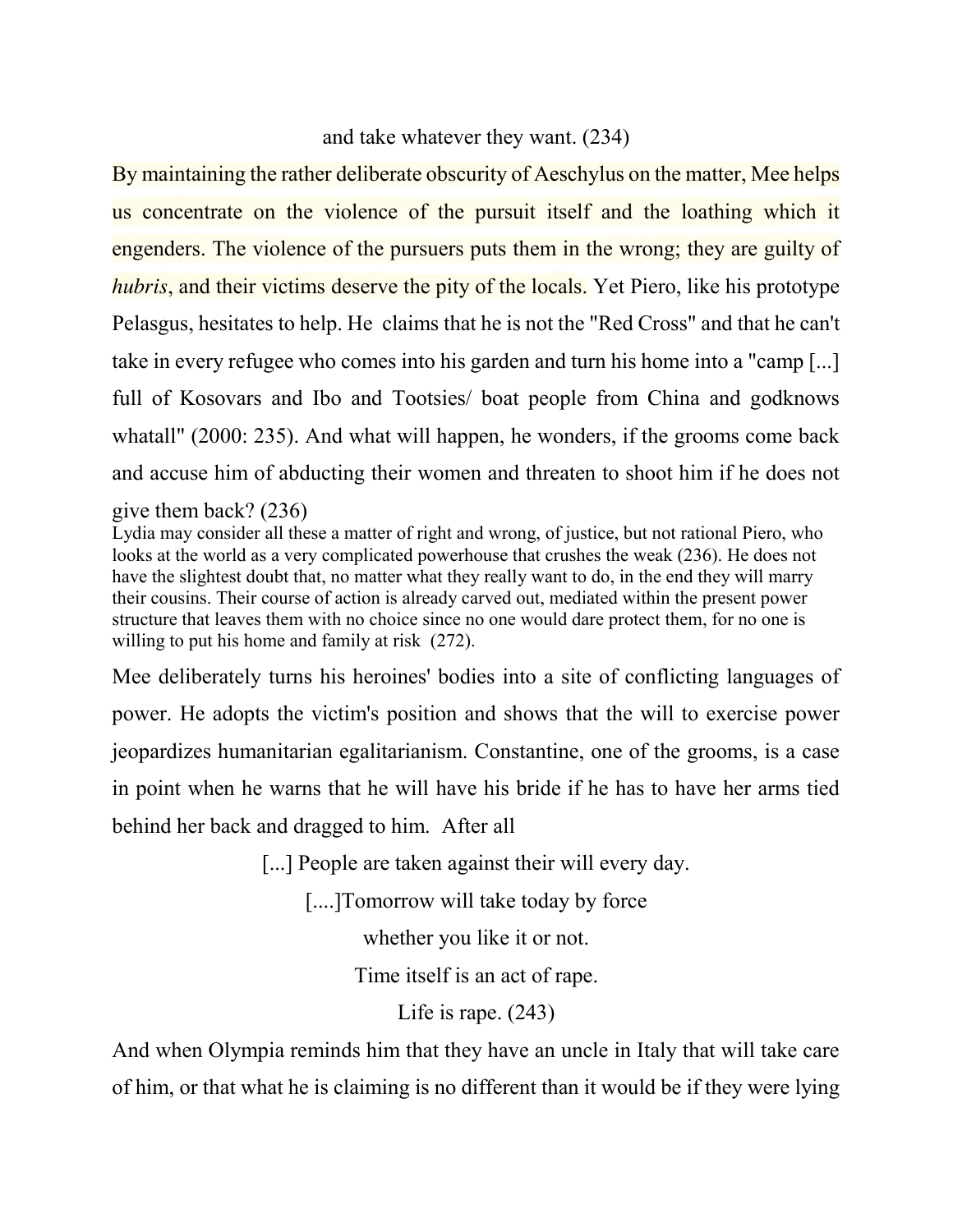in their beds and soldiers came through the door and took whoever it was they wanted (273),[10] he is quick to answer back that he is an American citizen now, that he is not afraid of her uncle and advises her to watch television to see "what happens when Americans want something" (243).

Constantine never questions the moral dimensions of his views. He feels excused by the discourse that has been made around his actions, demonstrating the Foucauldean episteme of our age. He is another typical Mee character "through whom the culture speaks, often without knowing it" (2004: 2). By interconnecting discourse and power Constantine makes, rather than persuades (*petho*),[11] Olympia see that refusal to submit (like refusal to court in the proper manner) implies an active desire for conflict ―an idea we first encounter in the original text where, as Zeitlin observes, "whether verbal, political, or sexual, warfare is always the medium" (1996: 139). Force is the only guise under which marriage presents itself to the modern Danaids, as an act comparable to the preying of bird on bird, an occasion for fear and resistance.

Constantine's abusive discourse of violence provokes the angry response of Thyona, who, speaking from the victim's position, analyses power from bottom up and not simply as an imposition of the interests of the class above. Addressing her sisters, she asks:

 $\overline{\phantom{a}}$ 

What choice do you have

if your father won't protect you

<sup>[10]</sup> The image of the woman as property, as a subjected subject, is stressed in all of Mee's adaptations of classical myths.

<sup>[11]</sup> *Petho-Persuasion,* the mediator between two opposing groups or points of view that implies an effort made by one to identify with the other. It admits the dynamic principle of compromise that accepts dialogue between two sides. An aspect absent from Mee's play, yet very important in Aeschylus where the city of Athens rests on the dialogue between fixed values and the dynamic power of persuasion and mediation. At the same time, however, the suppliant women personify something else: they are mediators between two cultures. Their role as suppliants, like the herald, is a way to import or adopt alien others into one's own society. The question in Aeschylus's play is how will the city "socialize" its virgin suppliants and persuade them to marry? Marriage is designed to tame and civilize the female partner. It is the last stage for an *astoxenos* (resident alien), to become a *metoikos,* and finally a citizen-wife of the Thesmophoreia (Zeitlin 135-36).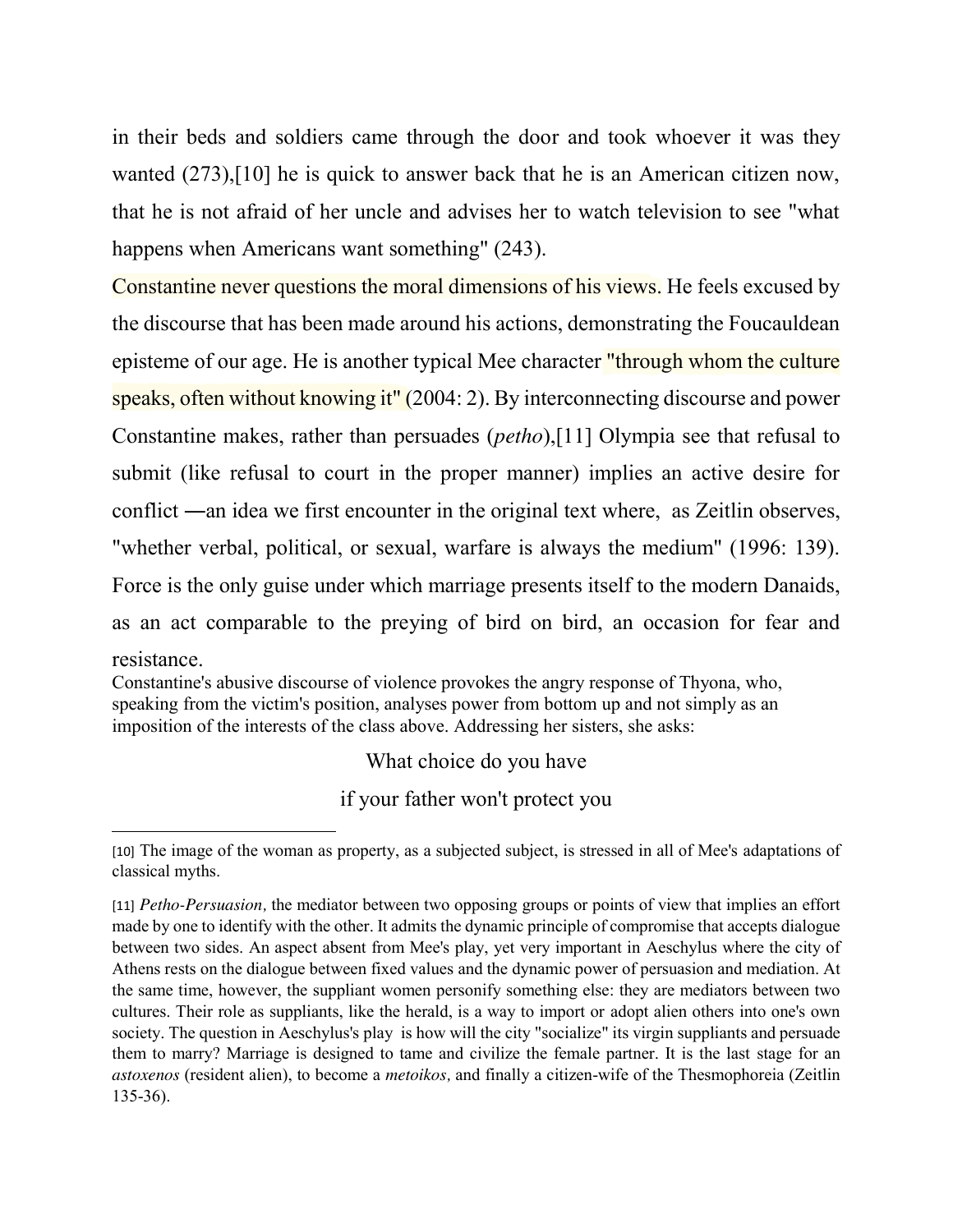the law will not protect you you flee to another country and some man will not protect you what is left?

Thyona feels that the men's discourse helps create the subordinate identities of those who are excluded from participating in it. And so, to the question "what is left?", she answers,

> Nothing except to protect yourself We have no country. We have become our own country now where we make the laws ourselves [...] these men who left us no choice these men who force themselves on us we will kill them one by one [...] Not one groom will live through his wedding night, not one. Are we agreed? (273-4)

Her language suggests a horror of male contact in any form. The violent approach of the grooms has turned her against marriage as such and men in particular. For her

> The male is a biological accident an incomplete female the product of a damaged gene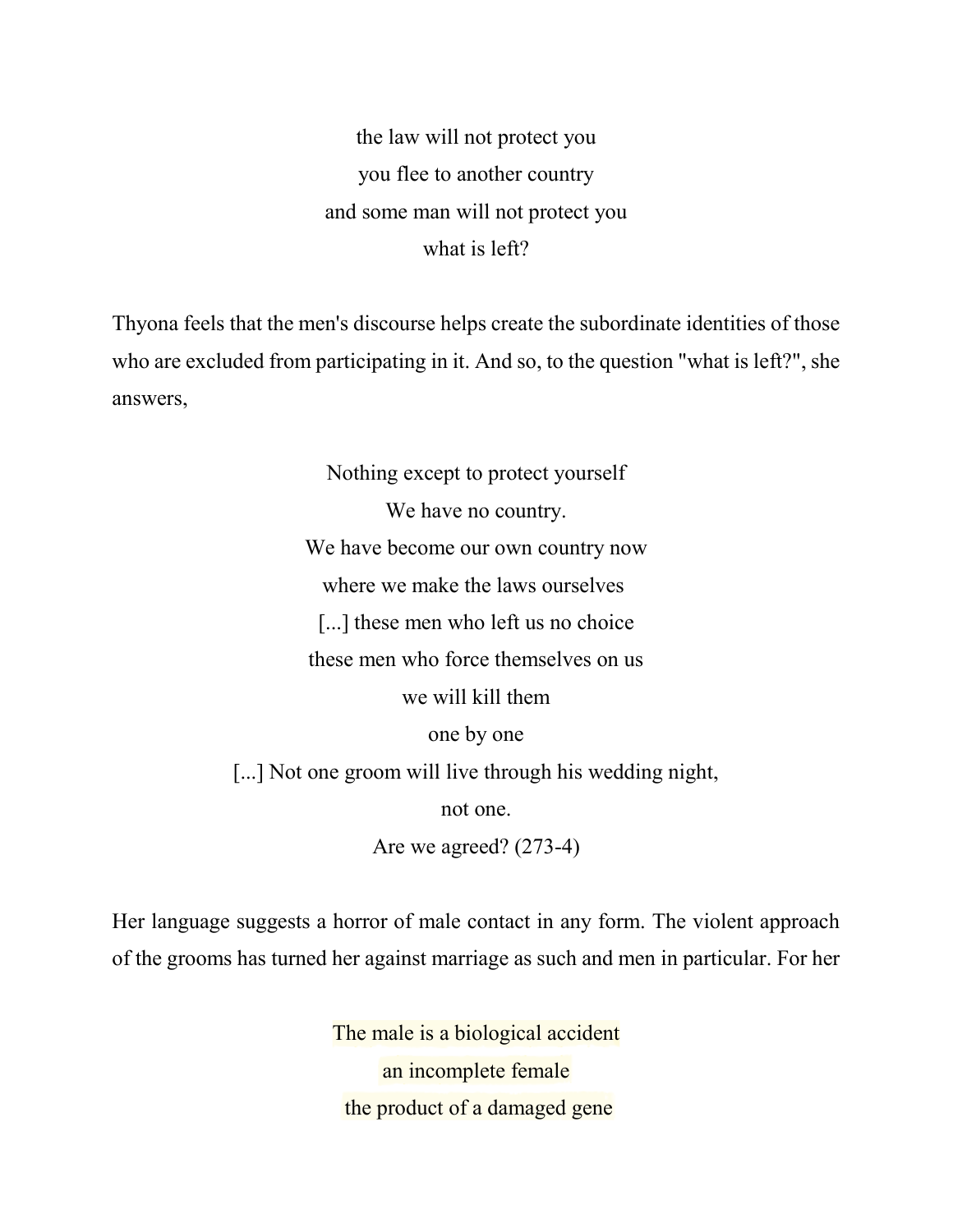# a half-dead lump of flesh trapped in a twilight zone somewhere between apes and humans always looking obsessively for some woman. (239)

Thyona's radical reaction is very revealing regarding body politics, politics of difference and the power game they involve. She embraces a deconstructive, separatist attitude which shows that, however regrettably, violence can only breed violence, that the victims of violence can become violent agents and that hubris can breed hubris ―an idea first encountered in *The Suppliants,* where, for all their claims of *sophrosene*, the Danaids show a capacity for violence. "MEN," Mee's Thyona cries,

You think you can do whatever you want with me, think again.

you think that I'm so delicate? you think you have to care for me? [....] you think I need a man to save my life? [....] These men can fuck themselves These men are leeches these men are parasites these rapists these politicians these Breadwinners. (244-45)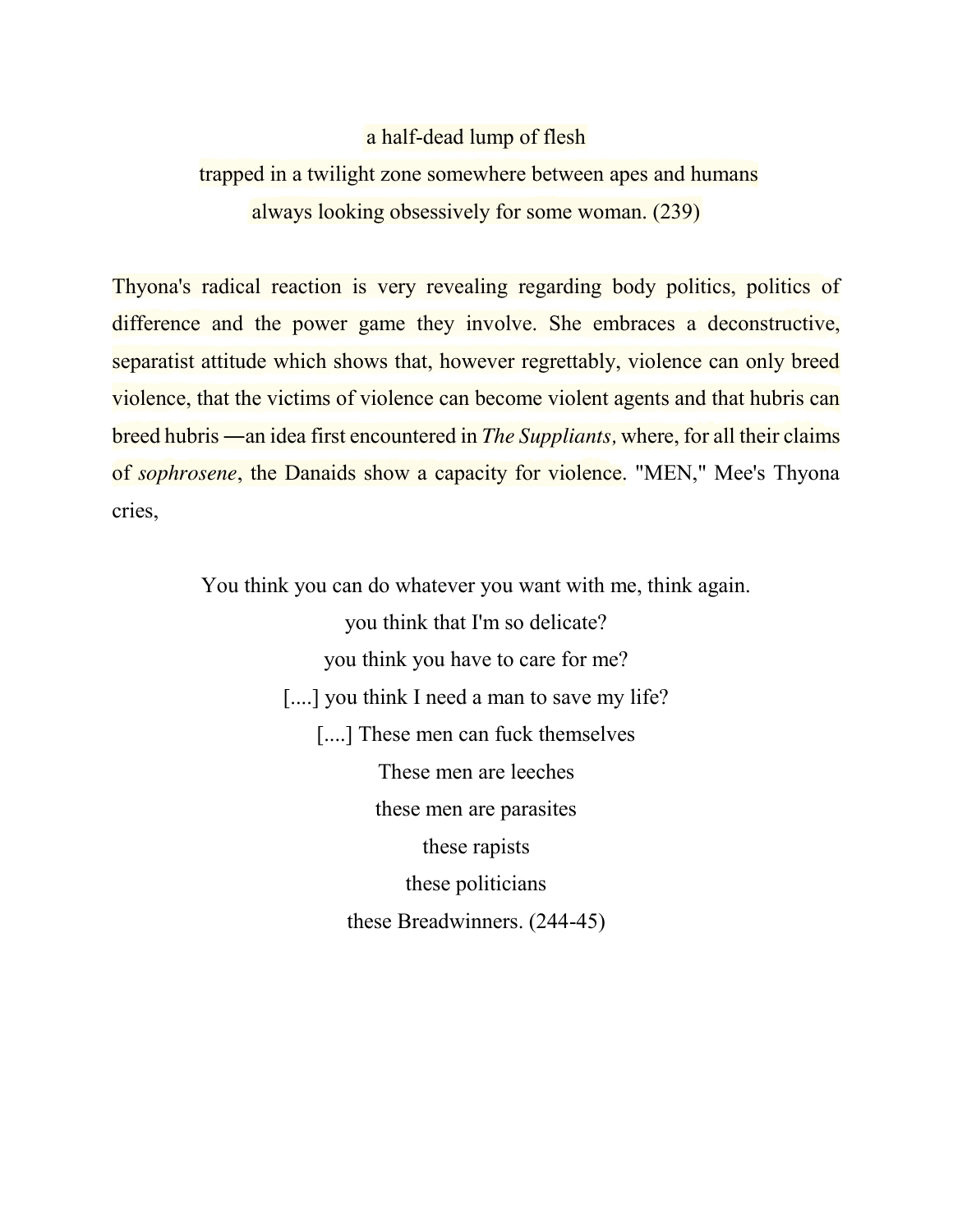"Boy babies should be flushed down the toilet at birth" (2000: 239),[12] she angrily says, to which Lydia answers back:

> There are places in the world where refugees are taken in out of generosity and often these are men who do the taking in because people have the capacity for goodness

and there could be a world where people care for one another where men are good

#### to women

and there is not a men's history

and a separate women's history but a human history. (239-40)

The dramatic situation that Mee creates is choreographed like the World Wrestling Federation; it is "spoken" physically, through gesture and body movement. As Erin Mee explains, "[her] father writes text for performance in which what he has written will be a fraction of the total experience. He sets up a situation that requires the director, in turn, to elaborate on what he has written" (2002: 85). In *Big Love* the brides slam to the wrestling mat, writhing and tumbling in hysterical and hilarious fashion, as they try to vent their rage and frustration. It is the kind of choreography that indirectly brings to mind the story of the brides' ancestress Io who, stung into maddened flight by a gadfly (*oistros*) and compelled to wander like a maenad over a vast geographical expanse, captures the strange contradictions of the critical moment when the maiden, like the young animal, is yet untamed (Zeitlin 154).

 $\overline{a}$ 

<sup>[12]</sup> One finds similar thoughts in *Requiem for the Dead* ("O mortal and miserable race of men walking about as a superfluous burden upon the earth") and *The Trojan Women* ("Men should be extinguished [...] crushed and stepped on, utterly extinguished"). Mee's heroines appear as a collective at odds with those in power.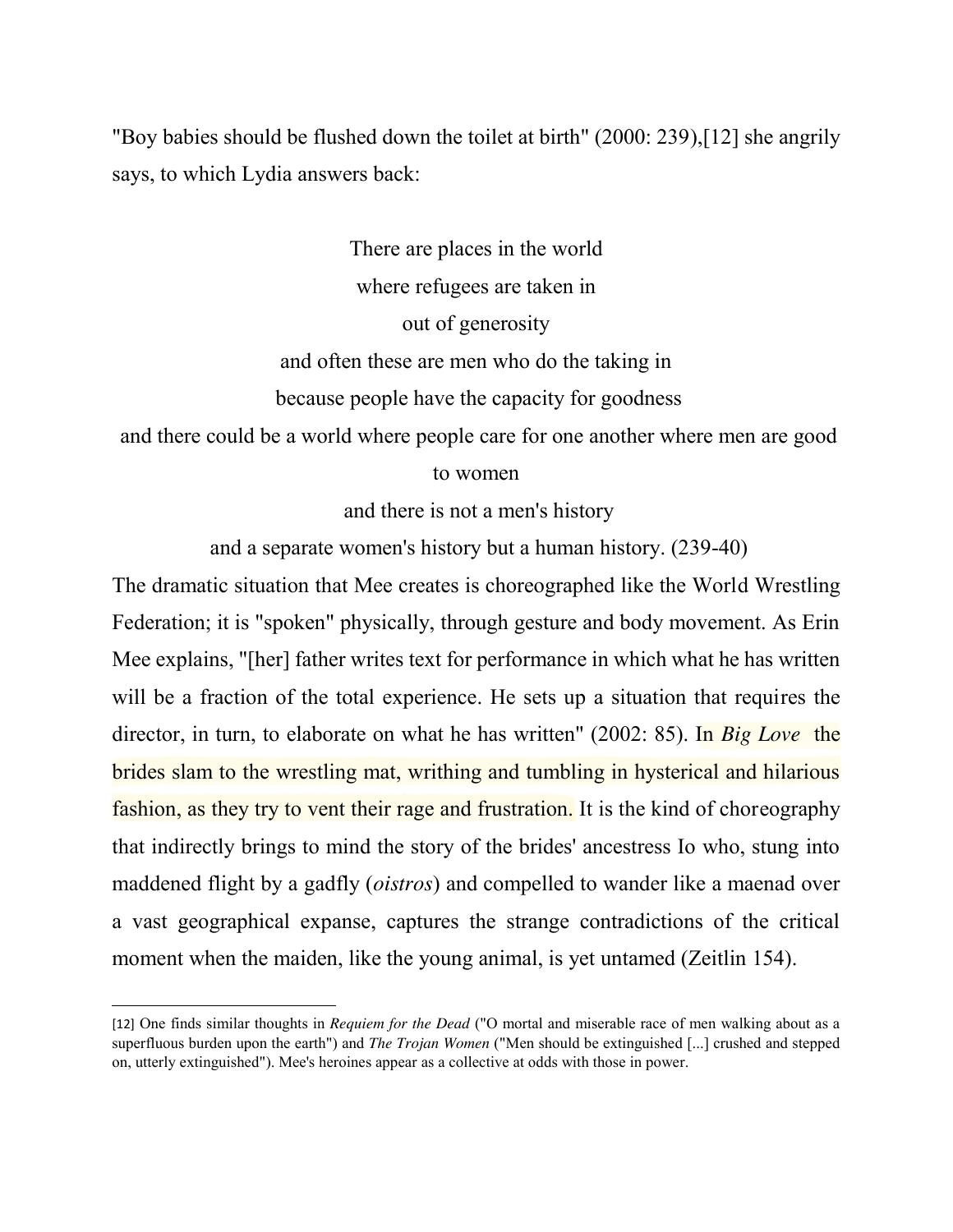The grooms, on the other hand, stomp, jump and berate women for their expectations of men until they are exhausted. Both sides claim their territory and make their physical presence felt in a way that is as grotesque as it is bloody, sentimental as it is very physical and cruel, a maddening interplay that invites us to read one text through another, "however fragmentary, intermittent, or chaotic their relationship may be" (Owens 73), to see all the larger forces of history, politics, economics, all constituents of culture, that condition people's lives and their behavior. Constantine foregrounds this idea of the construction of the subject-self as fiction when he describes gender role playing in these words:

> Girls are socialized so they want a man to be older take charge [...] a boy wants a girl she plays hard to get a boy learns to talk big [...] not take the answer no look for younger women [....] People think it's hard to be a woman; but it's not easy to be a man, the expectations people have

that a man should be a civilized person  $[....]$   $(264, 265, 266)$ 

Mee brings to us male and female selfhoods with their cultural, ethnic and gendered characteristics that predetermine their subject positions within discourse.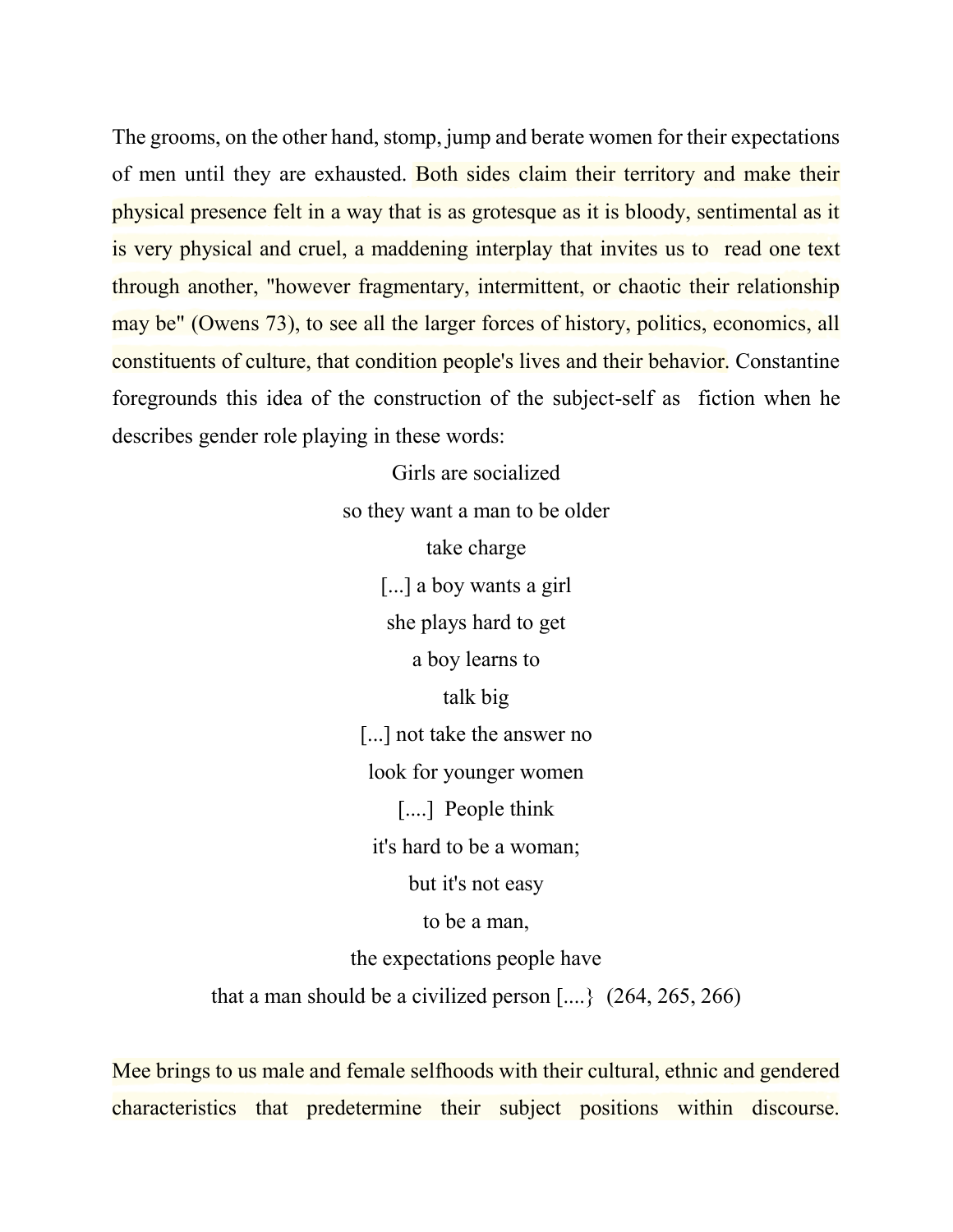Culture always turns out to be much bigger than them. Lydia is the only one who is ready to try and overcome embodied differences and thus liberate herself from this rather pessimistic preconditioning in order to achieve better human relations. Like Emily in Thornton Wilder's *Our Town*, she reconsiders the value of life and concludes that the most important thing is to "get along with each other [....] to know what it is/to live life on earth" and that "true love has no conditions" (261). Thus, when her sisters pull out kitchen knives and murder their husbands, one by one, all of them splashing their white wedding dress with blood, she and Nikos are off to one side making love. For the first time sexual desire presents itself not as a brutal rape, but as a persuasive and enchanting courtship. In her mind love outweighs all, it is the highest law, but not for Thyona of course, who continues to disagree, not because she is incapable of loving but because she feels that:

> You can't love a person in this world when everyone else might be hurt, or worse choose your selfish choice and let everyone else go to hell. [...] in the real world if there is no justice there can be no love because there can be no love that is not freely offered and it cannot be free unless every person has equal standing and so the first order of business is to make a just society. (281, 282-83)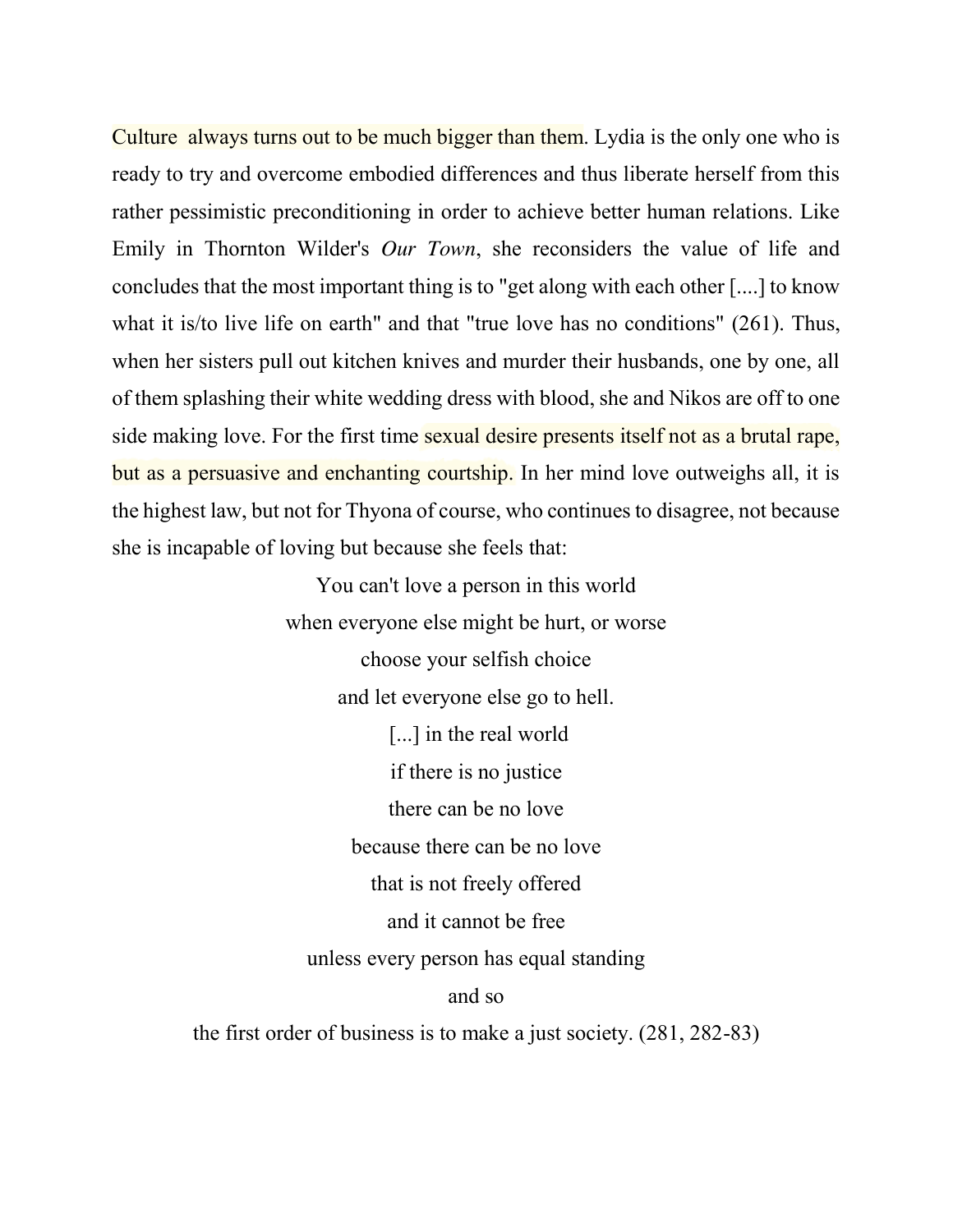Where Thyona cannot live in a world with no justice, Lydia cannot imagine herself living in a world "where it is not possible to love another person" (282). Approaching the end, "the close-knit family bond displayed at the opening of the play is ultimately torn by strife and difference" (Hopkins and Orr 18). Lydia distances herself from the oppositional character of her sisters' thought and opts for a more unifying framework of belief. In Aeschylus we do not know how Hypermestra was treated for her disobedience. Was she brought to trial? And if yes, by whom? Danaus? The polis?[13] In Mee's play we are told that Lydia is put on trial and Bella, the matriarch (Piero's mother), is assigned to deliver the verdict. She says:

[...] You did a dreadful thing, you women, when you killed these men

[...]And yet [...] what else could you have done?

You came to us [...]

and we failed you.

We share the blame with you.

[....] And yet,

you can't condemn your sister

[....]

She chose love

[...]

For we all live together

 $\overline{a}$ 

<sup>[13]</sup> On the grounds of the few lines we have from the missing Aeschylean *Danaides*, where Aphrodite appears and delivers a speech which proclaims the universal power of sexual love, we could assume that she spoke in Hypermestra's defence and that Hypermestra was on trial. What is left in the air is the fate of the other women. We have no exodos of the Chorus―it prays to Zeus asking him to save them "from cruel subjection to a man [they] hate" and "grant victory to the woman's cause"  $(1. 1064-1067)$  — yet we can assume that in the end we have reconciliation, their reconciliation to marriage. It was the function of Aphrodite to reconcile them, as it was the function of Athena to reconcile the Furies. And the lines that we have are part of her attempt to persuade them. If this view is correct, the trilogy ends as it began with the attitude of the Danaids to marriage, but this time with a conversion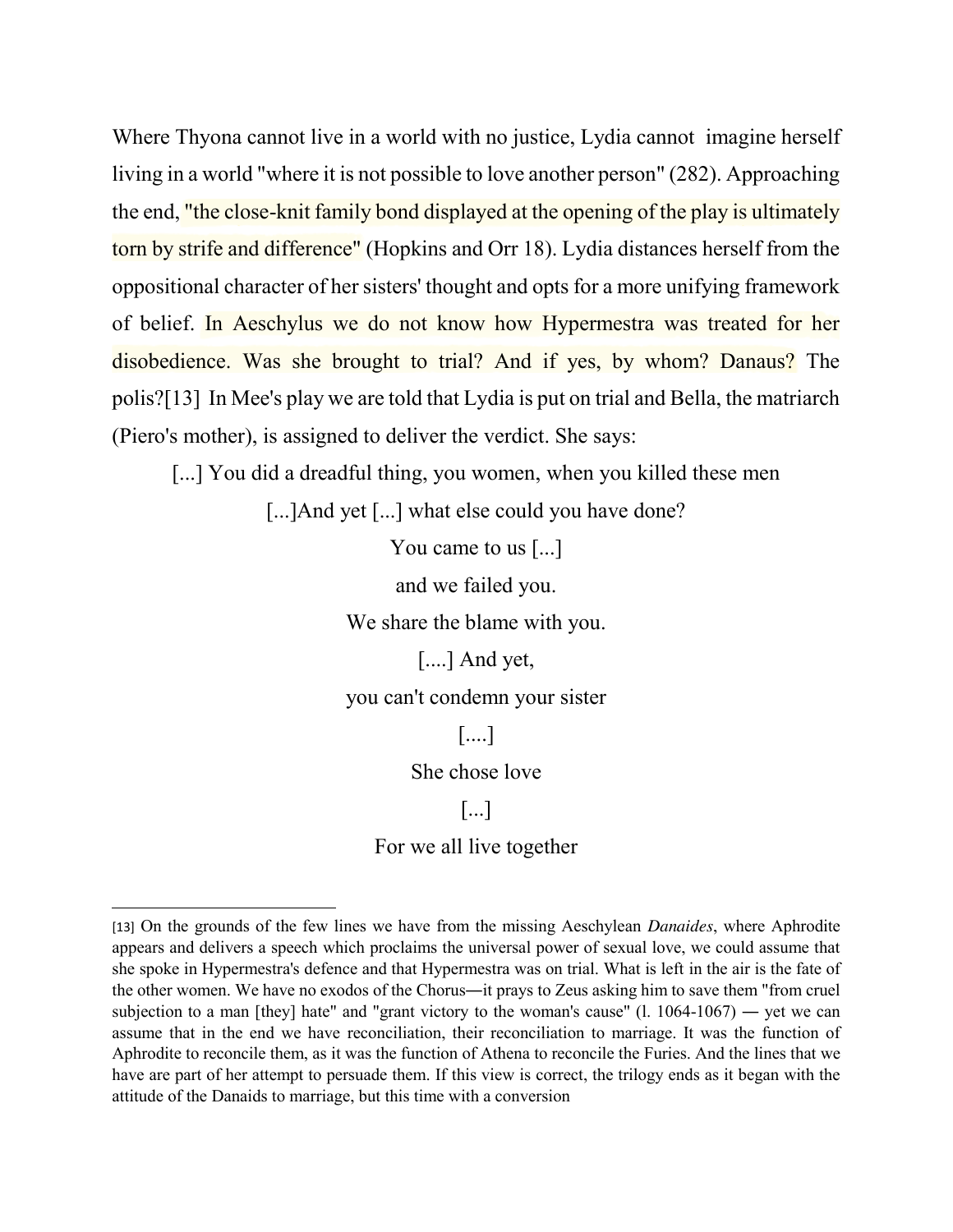# and come to embrace the splendid variety of life on earth [...] take it for what it is: the glory of life [...] For the sake of healing for the sake of life itself

for life to go on

there will be no justice. (285-86)

In their analysis of the play, Hopkins and Orr choose to underline the political overtones of Mee's ending by claiming that Bella's "ruling makes clear the inadequacy of any mere court decision in the face of destruction and loss of life, as well as the difficulty of resolving a scenario which, in different forms, continues to play out in Europe and the Middle East [...] What is, for a comfortable Western reader or theatregoer, a set of contemporary reference points applied to the appropriation of a classic text is for others a vivid and deadly-serious reflection of their own lives. Though it begins as a playfully postmodern wedding-gone-horriblywrong, *Big Love* becomes the arena for a debate over real-world questions: Is the absence of justice the same as injustice? Must we choose between a justice that perpetuates division, hate, and war and an injustice that leads to peace and reconciliation?" (18). Hopkins and Orr are right in posing all these rhetorical questions. Mee's colorful, wild spectacle in the end, designed to provide the appropriate context for the exit of Lydia and Nikos, does not submit to the seductions of the imagery of the resolution of conflicts, of completed patterns. The dialogue is kept open and invites the audience to ask whether history is evidence of who and how we are and what we do in an age that instead of remembering loves *lethe,* or judge whether Lydia is guilty, whether eros and understanding are still possible,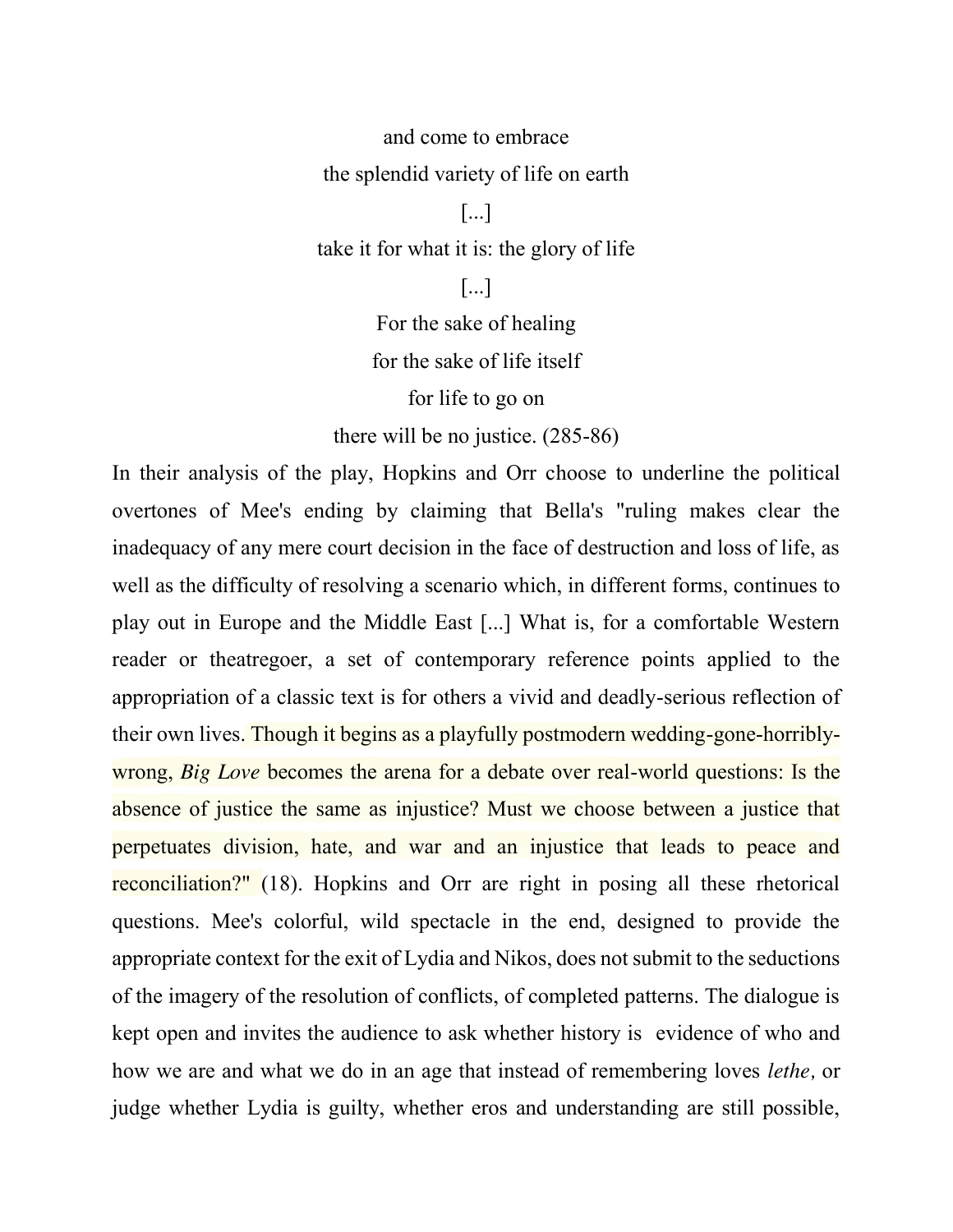what authority is, that of man over woman, of husband over wife, of Chief of State over citizens, of the city over stranger? Love or death, or love and death? Whose power is inscribed on whose body? The final text is constructed by the viewer and the free play of imagination. Meaning or lack of it become the property of the interpreter, the one to answer the question whether people can still love each other, live together and prosper.

**V:** In *Big Love* Mee comes to repeat what he says in one of his earlier plays, *Orestes*: to put a nice face on things does not make them into good things, to speak nicely does not imply a nice person (*Orestes* 48). One has to make use of his/her heart. "Of all human qualities, the greatest is sympathy," he writes in *Big Love* (*Big Love* 287). To be a human being one has to relate with others no matter what their faults are. And if, in the end, the wedding has any meaning at all, it lies in its symbolic connotations: a stage icon of people's innermost urge to celebrate in an old fashioned ceremony in a church they probably no longer believe in what they feel deep inside. As Bella says, "If we cannot embrace another/ what hope do we have of life?/ What hope is there to survive at all?" (2000: 286). After all, "We've done a lot of violence to the snivelling tendencies in our natures," Mee writes in his *Orestes*; "What we need now are some strong, straightforward actions that you'd have to be a fool not to learn the wrong lessons from it [...]. Everyman must shout: there's a great destructive work to be done. We're doing it!" (*Orestes* 79).

*Big Love* is a play written by a playwright who believes that, although we are made up of heterogeneous codes, we can still strive for an autonomy of a classically liberal kind that would help downplay the seemingly irreconcilable differences of identity between individuals (and nations) and help build a sense of (universal) community. As mentioned earlier, Mee did not turn to the Greeks by accident. He felt that they "had a larger understanding of what makes human beings human, and so their plays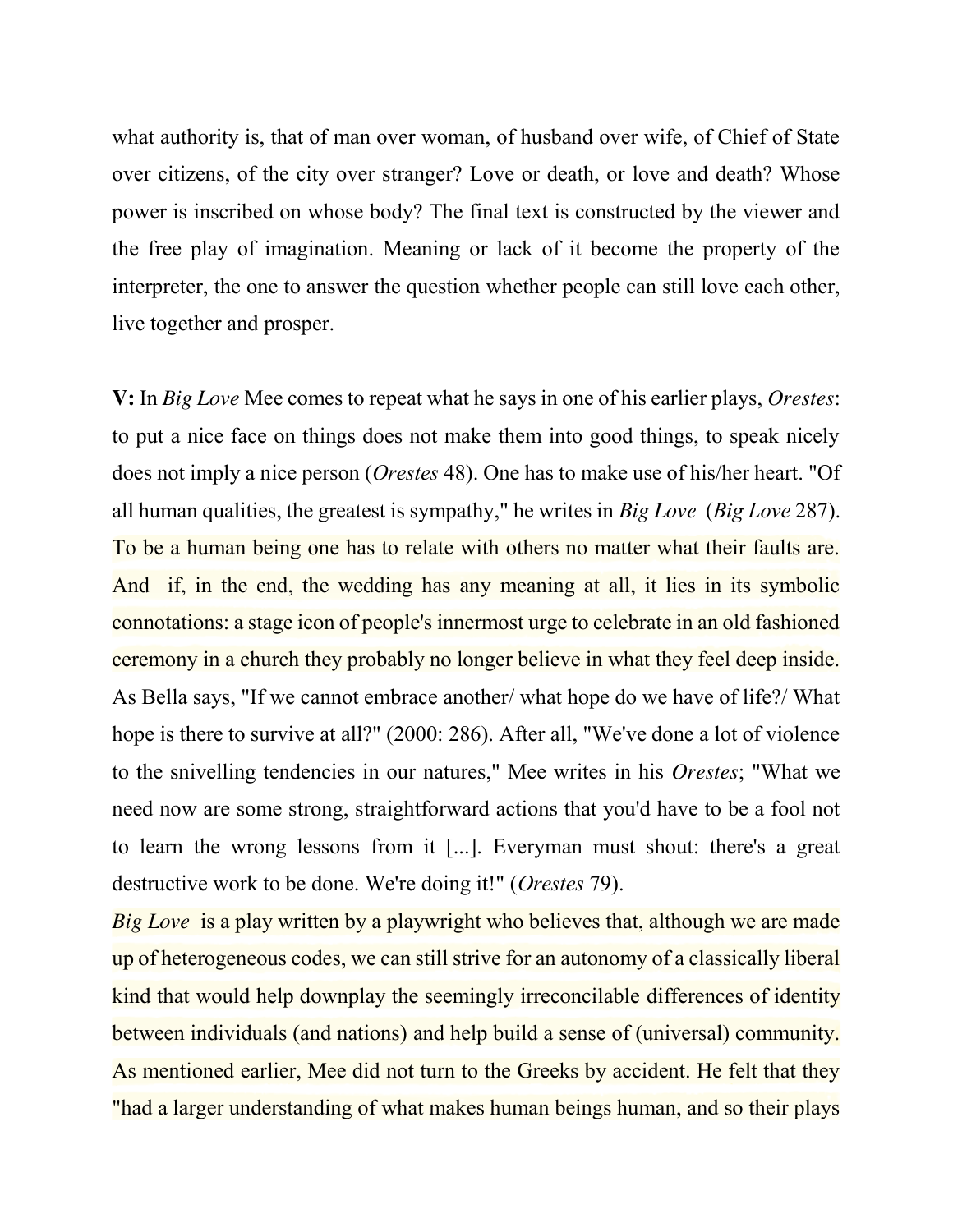prepare their people to live their lives, to be conscious beings, clearheaded, able to understand what it is to have life on earth." This insight is what really tempted Mee to use them as a model for his own work (in Volansky 26). The words of Hesiod in his *Agamemnon* I think provide an appropriate finale to this paper:

> Nothing human is forever, everything perishes; except the human heart that has the capacity to remember and the capacity to say never again

or

forever.

And so it is that our own hearts and nothing else are the final arbiters of what it is to be human.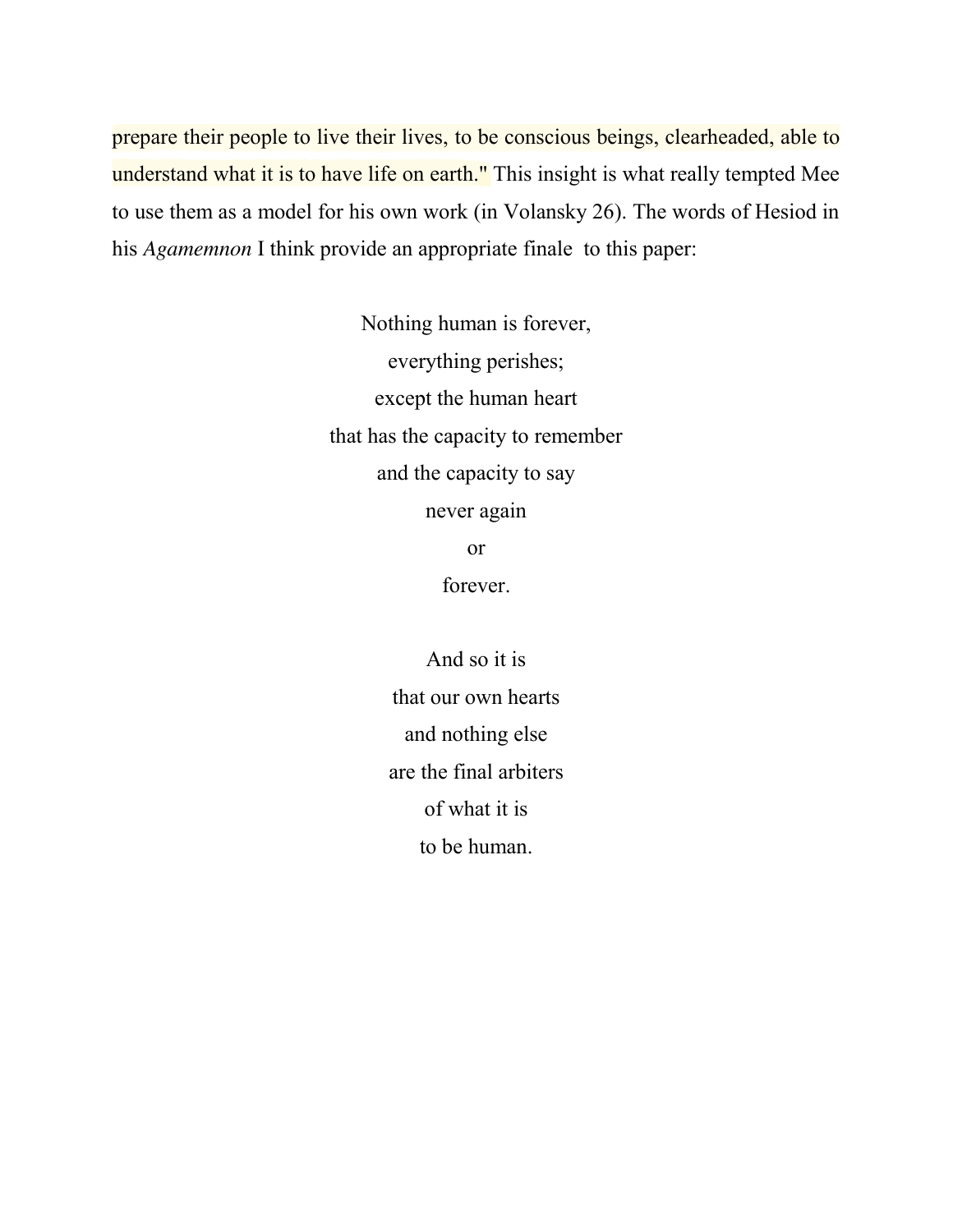#### **WORKS CITED**

Aeschylus. *The Suppliants.* Trans. Philip Vellacott. London: Penguin Books,1961.

Aristotle. *Poetics.* Trans. S. H. Butcher. New York: Hill and Wang, 1961.

Derrida, Jacques. *Writing and Difference*. Trans. A. Bass. London: Routledge, 1978.

Fuchs, Elinor. *The Death of Character*. Bloomington: Indiana UP, 1996.

Hopkins, D. J. and Shelley Orr. "It's a Nightmare Really: The Radical Appropriations of Charles L. Mee." *Theatreforum* 18 (2001): 12-9.

Green, Amy S. *The Revisionist Stage: American Directors Reinvent the Classics*. New York: Cambridge UP, 1994. Innes, Christopher. "Introduction: Remaking Modern Classics." *Modern Drama* 43. 2 (2000): 248-351.

Kitto, H. D. F. *Greek Tragedy*. New York: Doubleday, 1954.

Lahr, John. "Inventing the Enemy." Review of *The Persians.* Dir. by Peter Sellars. *New Yorker*, October 18 (1993): 103-6.

Mee, Charles. *Orestes.* In: *Performing Arts Journal* 45 (1993): 29-79.

--------------. *A Nearly Normal Life: A Memoir*. New York: Little, Brown, and Co., 1999.

*--------------. Big Love*. In: *Humana Festival.* Eds. Michael Bigelow Dixon and Amy Wagener. New Hampshire: A Smith and Kraus Book, 2000. 219-90.

--------------. Interview. *Wilmabill* (February /March 2003): 2-3.

--------------. Interview. *Wilmabill* (March/April 2004): 1-3.

Mee, Erin. "Mee on Mee: Shattered and Fucked Up and Full of Wreckage." *The Drama Review* 46 . 3 (2002): 83- 104.

Owens, Craig. "The Allegorical Impulse: Toward a Theory of Postmodernism." *October* 13 (1980): 67-86.

Scarry, Elaine. *The Body in Pain: The Making and Unmaking of the World.* New York: Oxford UP, 1985.

Vernant, J. P., and P. Vidal-Naquet. *Tragedy and Myth in Ancient Greece*. Trans. J. Lloyd. Atlantic Highlands, N.J. 1981.

Volansky, Michele. "Forces of History." Interview With Charles Mee. *Theatreforum* 14 (1999): 25-6.

White, Hayden. *The Tropics of Discourse: Essays in Cultural Criticism*. Baltimore: Johns Hopkins UP, 1978.

Wilder, Matthew. "Fantasizing About Chuck Mee." *Theatreforum* 5 (1994): 41-3.